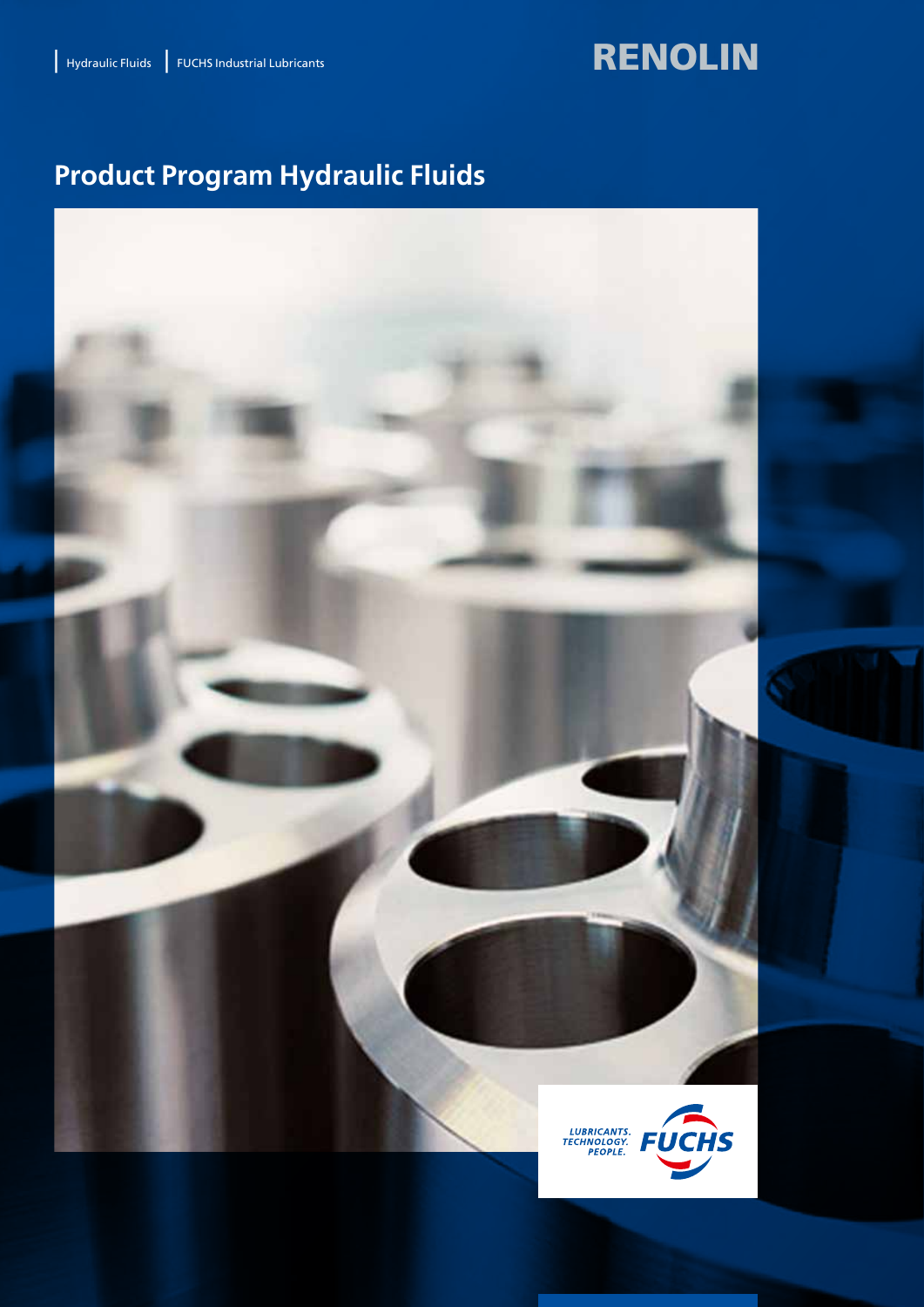**LUBRICANTS. TECHNOLOGY. PEOPLE.**

2

We concentrate solely on high-quality lubricants and related specialties.

We develop innovative and holistic solutions for a wide variety of applications.

We value the high level of commitment of our employees and their trusting interaction with one another.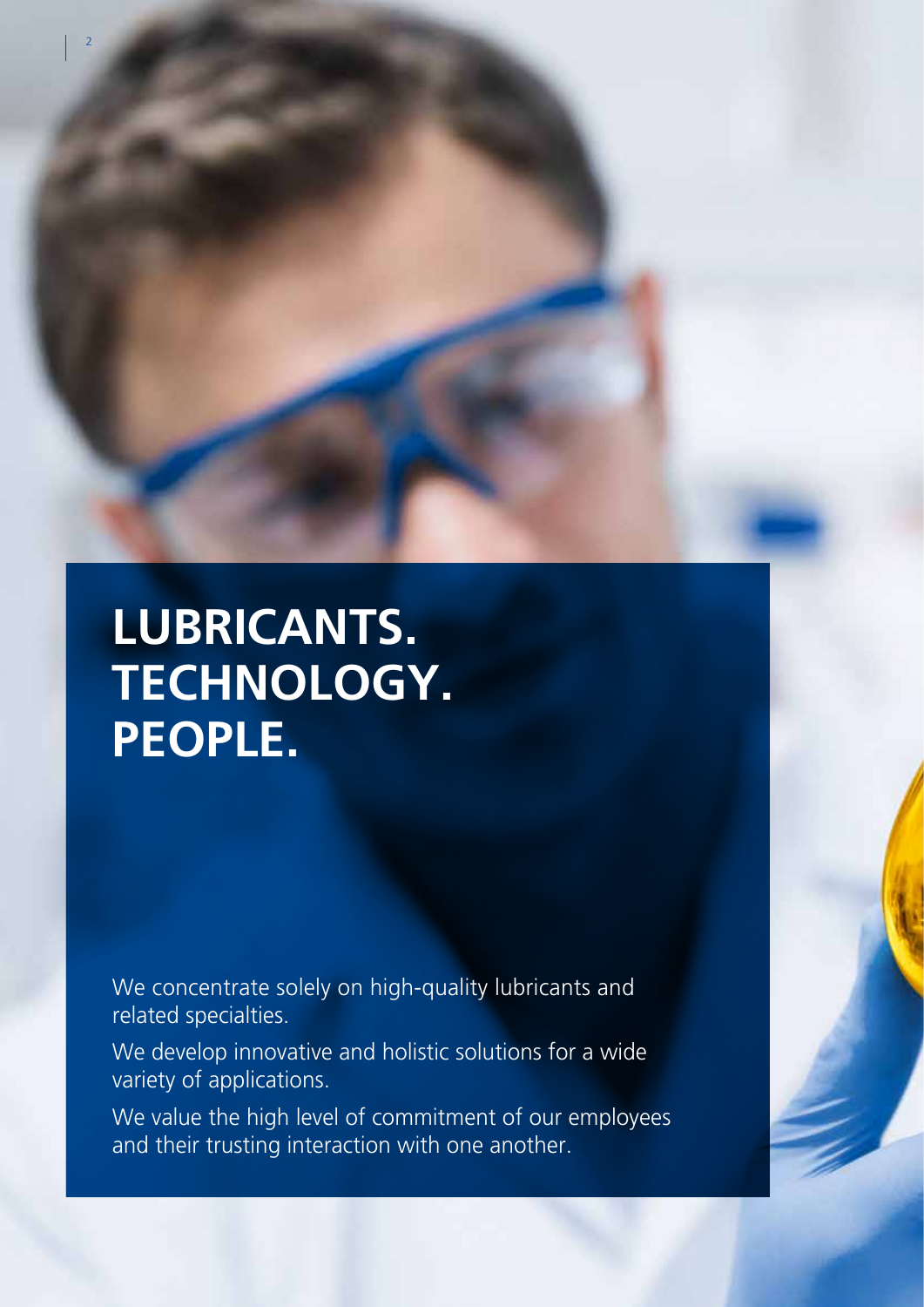

### **Facts and figures**

**Company:** FUCHS SCHMIERSTOFFE GMBH, a company of the FUCHS Group **Headquarters:** Mannheim **Product range:** A full range of more than 2,000 products and 6,000 articles **Certifications:** DIN EN ISO 9001:2008, ISO/TS 16949:2009, DIN EN ISO 14001:2004 BS OHSAS 18001:2007, KTA 1401 **References:** Leading lubricant OEM for the German automotive industry

FUCHS has developed, produced and sold high-quality lubricants and related specialties for more than 85 years – for virtually all areas of application and sectors. With over 100,000 customers and 60 companies worldwide, the FUCHS Group is the leading independent supplier of lubricants.

A team of more than 800 specialists across Germany works to guarantee the satisfaction of our customers. Whatever their requirements, we have the ideal lubricant for their specific applications and processes. In our technology center we link interdisciplinary expertise in a quick and efficient way – and work on innovative lubricant solutions to meet the demands of today and tomorrow every single day.

FUCHS lubricants stand for performance and sustainability, for safety and reliability, for efficiency and cost savings. They represent a promise: technology that pays off.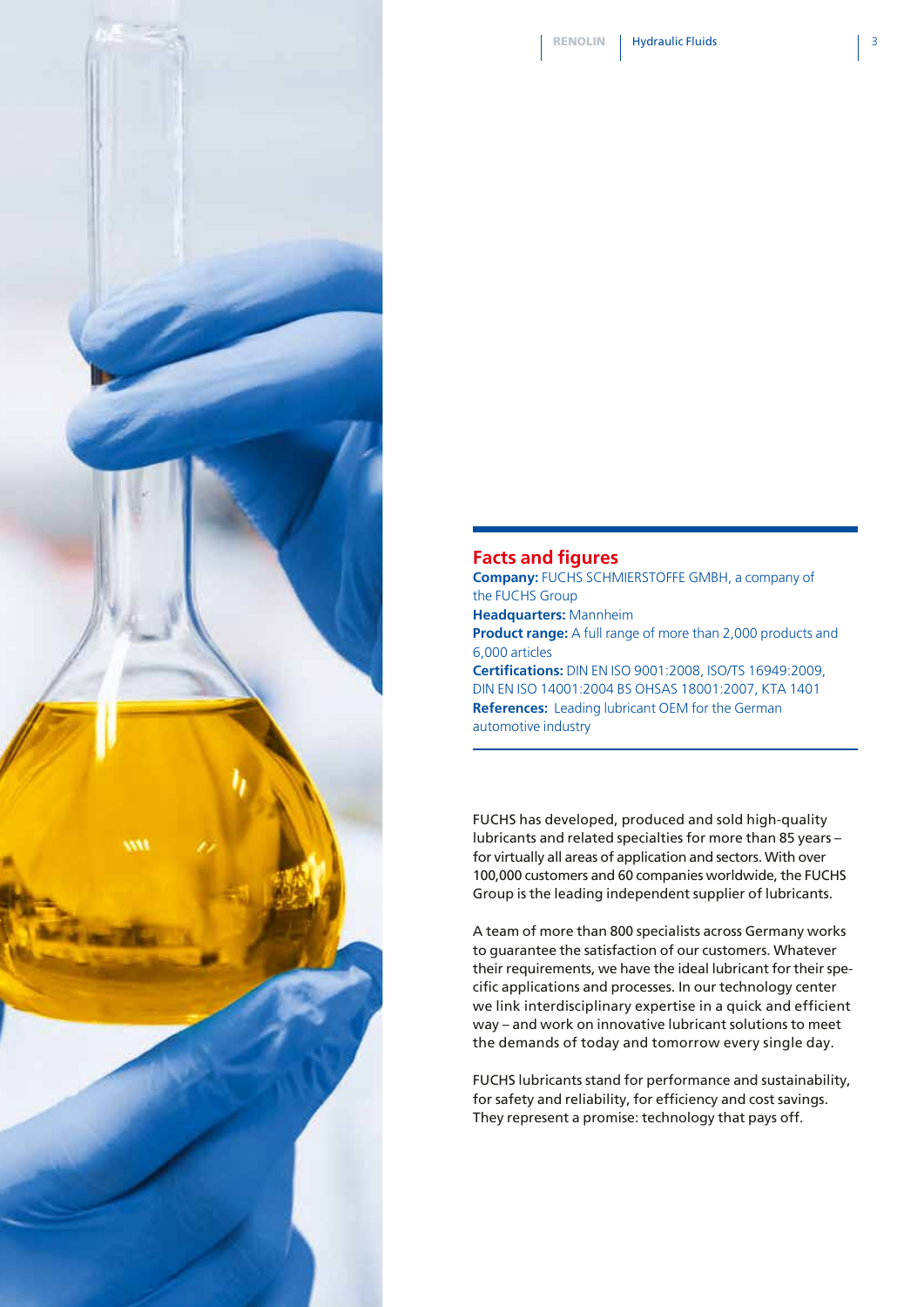

## **Summary of the various hydraulic oil categories**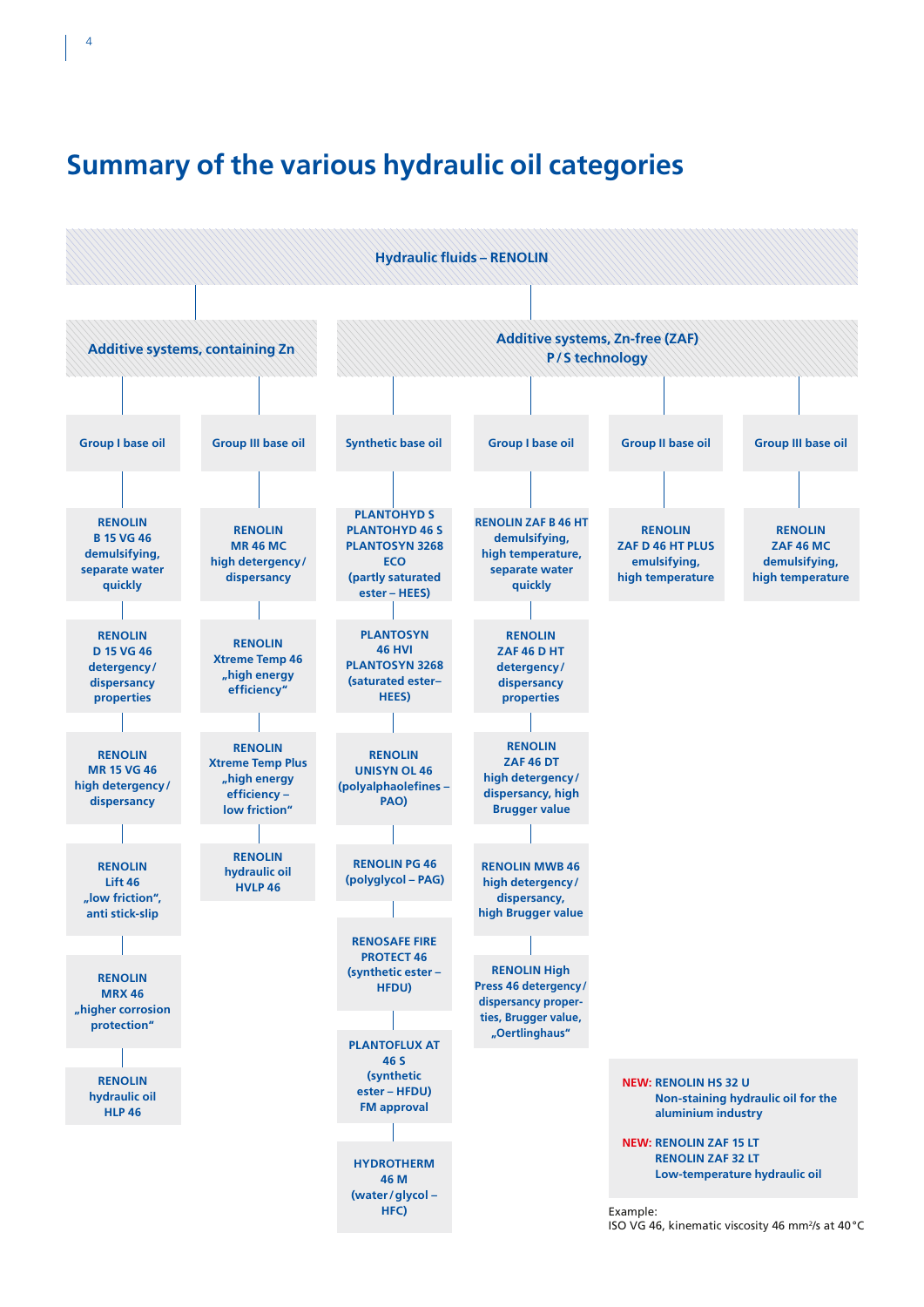### **We combine technology with ecology**

#### **Fire-resistant hydraulic fluids**

HYDROTHERM 46 M is a proven water-glycol fluid which complies with the 7th Luxembourg Report and has been approved by a host of component manufacturers. It offers an extraordinarily long service life, extremely good wear protection and high chemical stability.

The PLANTOFLUX AT-S series of HFDU fluids based on selected carbonic acid esters is approved by Factory Mutual in the USA and is used with great success in the iron, steel and aluminium industries. RENOSAFE FIRE PROTECT was developed and tested on the basis of these experiences and has already been used successfully as a high-performance alternative.

The fire-resistant hydraulic fluid range is rounded off with RENOSAFE TURBO 46 DR (phosphoric acid ester) and the water-based HFAE- and HFAS-SOLCENIC products which are used in mining applications.

#### **Quickly biodegradable hydraulic fluids**

As one of the pioneers in the area of rapidly biodegradable fluids, we have a comprehensive product range including:

- **PLANTOSYN HVI based on saturated esters.**
- PLANTOHYD S ISO VG 15-46 non-water-polluting products and
- PLANTOLUBE POLAR low-temperature synthetic ester oils.

| Name/<br>characteristic                   | <b>Corrosion</b><br>protection | <b>Ageing</b><br>stability | <b>EP/AW Anti-</b><br>wear additives sifying    | Demul-    | <b>Detergent</b> | <b>Highly</b><br>dispersant | <b>High VI</b> |
|-------------------------------------------|--------------------------------|----------------------------|-------------------------------------------------|-----------|------------------|-----------------------------|----------------|
|                                           |                                |                            | RENOLIN hydraulic oils - containing zinc        |           |                  |                             |                |
| <b>RENOLIN B</b>                          | $\bullet$                      |                            | $\bullet$                                       | $\bullet$ |                  |                             |                |
| <b>RENOLIN B-HVI</b>                      | ●                              |                            |                                                 | $\bullet$ |                  |                             |                |
| <b>RENOLIN</b><br><b>XTREME TEMP/PLUS</b> | $\bullet$                      | $\bullet$ !                | $\bullet$                                       | $\bullet$ |                  |                             | $\bullet$ !    |
| <b>RENOLIN D</b>                          | $\bullet$                      | $\bullet$                  | $\bullet$                                       |           |                  |                             |                |
| <b>RENOLIN MR</b>                         | $\bullet$ !                    | $\bullet$ !                | $\bullet$                                       |           | $\bullet$        | $\bullet$                   |                |
| <b>RENOLIN MR 310/520</b>                 | $\bullet$ !                    | $\bullet$ !                | $\bullet$                                       |           | $\bullet$        | ●                           | $\bullet$ !    |
| <b>RENOLIN MR-MC</b>                      | $\bullet$ !                    | $\bullet$ !!               | $\bullet$                                       |           | $\bullet$        | ●                           | $\bullet$ !    |
| <b>RENOLIN LD</b>                         | $\bullet$                      | $\bullet$                  | $\bullet$                                       |           |                  | $\bullet$ !                 |                |
|                                           |                                |                            | RENOLIN hydraulic oils - zinc-free and ash-free |           |                  |                             |                |
| <b>RENOLIN DTA</b>                        | $\bullet$                      |                            |                                                 | $\bullet$ |                  |                             |                |
| <b>RENOLIN ZAF B HT</b>                   | $\bullet$                      | $\bullet$                  | $\bullet$                                       | $\bullet$ |                  |                             |                |
| <b>RENOLIN ZAF D HT</b>                   | $\bullet$                      | ▲                          | $\bullet$                                       |           | $\bullet$        |                             |                |
| <b>RENOLIN MWB</b>                        | $\bullet$                      | $\bullet$ !                | $\bullet$ !! 1), 2)                             |           | $\bullet$        | $\bullet$ !                 |                |
| <b>RENOLIN ZAF DT</b>                     | $\bullet$                      | $\bullet$ !                | $\bullet$ !                                     |           | $\bullet$        | $\bullet$ !                 |                |
| <b>RENOLIN ZAF MC</b>                     | $\bullet$                      | $\bullet$ !!               | $\bullet$                                       | $\bullet$ |                  |                             | $\bullet$ !    |
| <b>RENOLIN ZAF D HT PLUS</b>              | $\bullet$                      | $\bullet$ !!               | $\bullet$                                       | ●         | $\bullet$        |                             |                |

!= Dominant characteristic (special additive reserves) 1) = Brugger Anti Wear > 50 Nmm<sup>2</sup> 2) = FE8-Roller Bearing Wear test = pass, excellent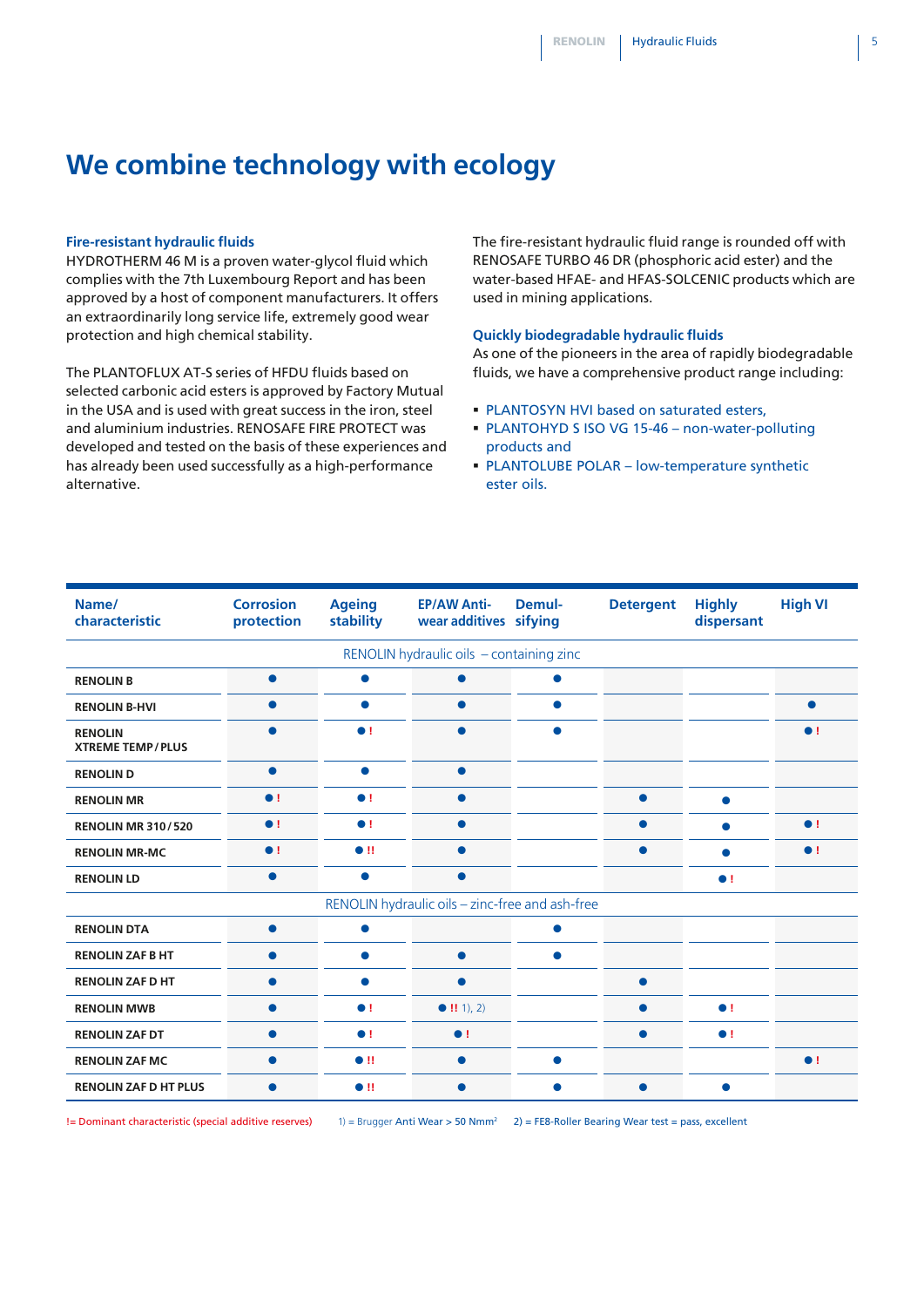### RENOLIN **Hydraulic oils – an overview**

#### **RENOLIN DTA – demulsifying circulating, spindle and hydraulic oils**

HL/CL-Oils (demulsifying)

| <b>Product name</b>    | <b>Description</b>                                                 | <b>Density</b><br>at $15^{\circ}$ C<br>$\left[\frac{\text{kg}}{\text{m}^3}\right]$ | FLP.<br><b>Cleveland</b><br>[°C] | Kin.Visc.<br>at 40°C<br>$[mm^2/s]$ | Kin.Visc.<br>at 100 °C<br>$[mm^2/s]$ | VI<br><b>Viscositv</b><br>index | Pour-<br>point<br>[°C] | <b>Main</b><br>application area                                           |
|------------------------|--------------------------------------------------------------------|------------------------------------------------------------------------------------|----------------------------------|------------------------------------|--------------------------------------|---------------------------------|------------------------|---------------------------------------------------------------------------|
| <b>RENOLIN DTA 2</b>   | Spindle, hydraulic and lubricat-                                   | 805                                                                                | 100                              | 2,2                                |                                      |                                 | $-27$                  | For thermally-stress-                                                     |
| <b>RENOLIN DTA 5</b>   | ing oils (machine oils) on the<br>basis of selected base oils with | 837                                                                                | 120                              | 4,6                                | 1,6                                  | 106                             | $-40$                  | ed bearings and<br>hydraulic systems                                      |
| <b>RENOLIN DTA 7</b>   | additives for improved aging<br>properties and corrosion protec-   | 839                                                                                | 155                              | 7,4                                | 2,2                                  | 103                             | $-27$                  | with peak tempera-<br>tures of approx.                                    |
| <b>RENOLIN DTA 10</b>  | tion. All RENOLIN DTA products<br>are DIN 51 524-1 (HL) hydraulic  | 851                                                                                | 174                              | 10                                 | 2,6                                  | 92                              | $-27$                  | 120°C.<br>General lubrication                                             |
| <b>RENOLIN DTA 15</b>  | oils and DIN 51 517-2 (CL)<br>circulating oils based on mineral    | 856                                                                                | 195                              | 15                                 | 3,4                                  | 98                              | $-27$                  | without specific wear<br>protection require-                              |
| <b>RENOLIN DTA 22</b>  | oil, demulsifying (water-repel-<br>lent) and free of zinc.         | 865                                                                                | 210                              | 22                                 | 4,2                                  | 94                              | $-27$                  | ments (without<br>AW/EP).<br>(Refer to PI* 4-1292<br>for further details) |
| <b>RENOLIN DTA 32</b>  | ISO 6743/64, HL,                                                   | 874                                                                                | 222                              | 32                                 | 5,4                                  | 102                             | $-24$                  |                                                                           |
| <b>RENOLIN DTA 46</b>  | ISO 6743-6 and<br>ISO 12925-1: CKB.                                | 874                                                                                | 228                              | 46                                 | 6,8                                  | 101                             | $-24$                  |                                                                           |
| <b>RENOLIN DTA 68</b>  |                                                                    | 882                                                                                | 250                              | 68                                 | 8,7                                  | 99                              | $-18$                  | Mineral oil basis                                                         |
| <b>RENOLIN DTA 100</b> |                                                                    | 881                                                                                | 248                              | 100                                | 11,2                                 | 97                              | $-18$                  |                                                                           |
| <b>RENOLIN DTA 150</b> |                                                                    | 889                                                                                | 266                              | 150                                | 15,5                                 | 94                              | $-15$                  |                                                                           |
| <b>RENOLIN DTA 220</b> |                                                                    | 893                                                                                | 280                              | 220                                | 18,8                                 | 95                              | $-12$                  |                                                                           |
| <b>RENOLIN DTA 320</b> |                                                                    | 898                                                                                | 280                              | 320                                | 24,0                                 | 95                              | $-12$                  |                                                                           |
| <b>RENOLIN DTA 460</b> |                                                                    | 904                                                                                | 315                              | 460                                | 30.4                                 | 95                              | $-12$                  |                                                                           |
| <b>RENOLIN DTA 680</b> |                                                                    | 913                                                                                | 302                              | 680                                | 37,9                                 | 92                              | $-12$                  |                                                                           |

#### **RENOLIN B – high-performance demulsifying AW/EP hydraulic and circulating oils, Denison HF0 approved**

| HLP-Oils (demulsifying)    |                                                                                                                                                           |                                                                     |                                  |                                              |                                      |                                 |                        |                                                                                      |  |
|----------------------------|-----------------------------------------------------------------------------------------------------------------------------------------------------------|---------------------------------------------------------------------|----------------------------------|----------------------------------------------|--------------------------------------|---------------------------------|------------------------|--------------------------------------------------------------------------------------|--|
| <b>Product name</b>        | <b>Description</b>                                                                                                                                        | <b>Density</b><br>at $15^{\circ}$ C<br>$\left[\text{kg/m}^3\right]$ | FLP.<br><b>Cleveland</b><br>[°C] | Kin.Visc.<br>at $40^{\circ}$ C<br>$[mm^2/s]$ | Kin.Visc.<br>at 100 °C<br>$[mm^2/s]$ | VI<br><b>Viscosity</b><br>index | Pour-<br>point<br>[°C] | Main<br>application area                                                             |  |
| <b>RENOLIN B 3 VG 10</b>   | General lubricating and hydraulic<br>oils with good aging resistance<br>and additives for improved<br>corrosion protection.<br>Good viscosity-temperature | 850                                                                 | 178                              | 10                                           | 2,6                                  | 95                              | $-42$                  | As lubricating oils,                                                                 |  |
| <b>RENOLIN B 5 VG 22</b>   |                                                                                                                                                           | 863                                                                 | 200                              | 22                                           | 4,4                                  | 107                             | $-27$                  | particularly as<br>hydraulic oils if                                                 |  |
| <b>RENOLIN B 10 VG 32</b>  |                                                                                                                                                           | 876                                                                 | 205                              | 32                                           | 5, 5                                 | 109                             | $-24$                  | good resistance to<br>aging, wear protecti-<br>on and demulsifying<br>properties are |  |
| <b>RENOLIN B 15 VG 46</b>  | behavior, good wear protection,<br>demulsifying (water-repellent),                                                                                        | 875                                                                 | 210                              | 46                                           | 6,9                                  | 105                             | $-24$                  |                                                                                      |  |
| <b>RENOLIN B 20 VG 68</b>  | air release, contain zinc.<br>The RENOLIN B range meets                                                                                                   | 881                                                                 | 224                              | 68                                           | 8,8                                  | 100                             | $-24$                  | required. Universal<br>hydraulic oils for all                                        |  |
| <b>RENOLIN B 30 VG 100</b> | and exceeds the minimum<br>requirements of HLP hydraulic                                                                                                  | 883                                                                 | 232                              | 100                                          | 11,1                                 | 96                              | $-18$                  | hydraulic systems,<br>even if thermally<br>stressed. Excellent                       |  |
| <b>RENOLIN B 40 VG 150</b> | oils as per DIN 51 524-2.<br>ISO 6743/4, HM<br>ISO 6743/6, CKC<br>ISO 11158, HM<br>Denison HF0, HF1, HF2                                                  | 887                                                                 | 224                              | 150                                          | 14,5                                 | 94                              | $-15$                  | filtration behavior.<br>(Refer to PI* 4-1207)<br>for further details)                |  |

\* PI = Product-information

EP = Extreme pressure additives, to avoid wear and scuffi ng at high pressures and loads AW = Anti-wear additives, to avoid wear in mixed friction areas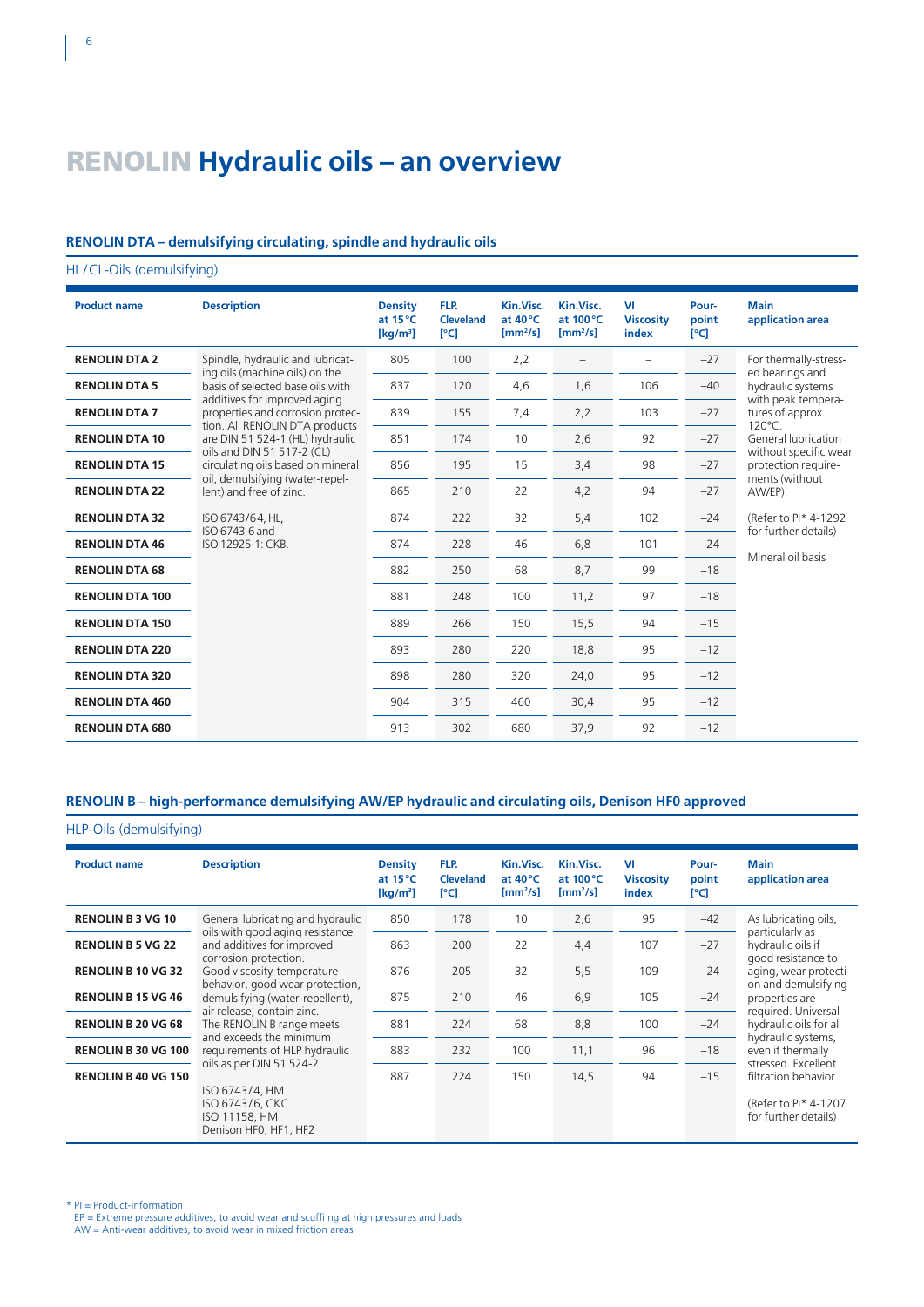#### **RENOLIN B HVI – high-performance demulsifying AW/EP hydraulic oils with a high viscosity index, Denison HF0 approved**

HVLP-Oils (demulsifying)

| <b>Product name</b>      | <b>Description</b>                                                                                                                                                                                                                        | <b>Density</b><br>at $15^{\circ}$ C<br>$\left[\mathrm{kg/m^3}\right]$ | FLP.<br><b>Cleveland</b><br>[°C] | Kin.Visc.<br>at $40^{\circ}$ C<br>$[mm^2/s]$ | Kin.Visc.<br>at $100^{\circ}$ C<br>$\left[\text{mm}^2/\text{s}\right]$ | <b>VI</b><br><b>Viscosity</b><br>index | Pour-<br>point<br>[°C] | <b>Main</b><br>application area                                                                                                                                                                                                                   |
|--------------------------|-------------------------------------------------------------------------------------------------------------------------------------------------------------------------------------------------------------------------------------------|-----------------------------------------------------------------------|----------------------------------|----------------------------------------------|------------------------------------------------------------------------|----------------------------------------|------------------------|---------------------------------------------------------------------------------------------------------------------------------------------------------------------------------------------------------------------------------------------------|
| <b>RENOLIN B 15 HVI</b>  | Hydraulic and general lubricating<br>oils (machine oils) with a high<br>viscosity index and additives to<br>improve aging behavior, cor-<br>rosion protection and wear<br>protection. The products of the<br>RENOLIN B HVI range are HVLP | 859                                                                   | 180                              | 15                                           | 3,8                                                                    | 151                                    | $-45$                  | <b>RENOLIN B HVI oils</b><br>are suitable for all                                                                                                                                                                                                 |
| <b>RENOLIN B 32 HVI</b>  |                                                                                                                                                                                                                                           | 871                                                                   | 178                              | 32                                           | 6,3                                                                    | 152                                    | $-48$                  | hydraulic systems,                                                                                                                                                                                                                                |
| <b>RENOLIN B 46 HVI</b>  |                                                                                                                                                                                                                                           | 879                                                                   | 186                              | 46                                           | 8,1                                                                    | 150                                    | $-45$                  | especially when a<br>high viscosity index                                                                                                                                                                                                         |
| <b>RENOLIN B 68 HVI</b>  |                                                                                                                                                                                                                                           | 868                                                                   | 240                              | 68                                           | 11,0                                                                   | 153                                    | $-36$                  | is specified or if<br>excess viscosity                                                                                                                                                                                                            |
| <b>RENOLIN B 100 HVI</b> | hydraulic and circulating oils<br>according to DIN 51 524-3,<br>mineral oilbased, demulsifying<br>(water-repellent) and contain<br>zinc.<br>ISO 6743/4, HV<br>ISO 11158, HV<br>Denison HF0, HF1, HF2                                      | 871                                                                   | 240                              | 100                                          | 13,5                                                                   | 140                                    | $-24$                  | during start-up or<br>insufficient viscosity<br>at operating tempe-<br>rature is a problem.<br>High VI provides<br>multigrade characte-<br>ristics. Energy saving<br>through high<br>efficiency.<br>(Refer to PI* 4-1222)<br>for further details) |

#### **RENOLIN XtremeTemp – high-performance multigrade hydraulic oils based on new generation of base oils – shear stable, long lifetime**

HVLP-Oils (demulsifying)

| <b>Product name</b>                                    | <b>Description</b>                                                                                                                                                                                                                                                                                                                                                                                                                                                                                 | <b>Density</b><br>at $15^{\circ}$ C<br>$\left[\mathrm{kg/m^3}\right]$ | FLP.<br><b>Cleveland</b><br>[°C] | Kin.Visc.<br>at $40^{\circ}$ C<br>$\left[\text{mm}^2/\text{s}\right]$ | Kin.Visc.<br>at 100 °C<br>$\left[\text{mm}^2/\text{s}\right]$ | VI<br><b>Viscosity</b><br>index | Pour-<br>point<br>[°C] | <b>Main</b><br>application area                                                                                                                                                                                                            |
|--------------------------------------------------------|----------------------------------------------------------------------------------------------------------------------------------------------------------------------------------------------------------------------------------------------------------------------------------------------------------------------------------------------------------------------------------------------------------------------------------------------------------------------------------------------------|-----------------------------------------------------------------------|----------------------------------|-----------------------------------------------------------------------|---------------------------------------------------------------|---------------------------------|------------------------|--------------------------------------------------------------------------------------------------------------------------------------------------------------------------------------------------------------------------------------------|
| <b>RENOLIN</b><br><b>XTREME TEMP 32</b>                | Universal, high-performance<br>hydraulic oils with high viscosity<br>index and increased shear stabi-<br>lity (VI 180). Based on special<br>hydrogenated base oils, very<br>good aging behavior, long life-<br>time, excellent corrosion protec-<br>tion and very good wear protec-<br>tion, fulfill and surpass<br>DIN 51524-3, HVLP<br>ISO 6743/4, HV<br>ISO 11158, HV<br>Denison HF0, HF1, HF2.<br><b>RENOLIN XtremeTemp Plus</b><br>with additional additives<br>for prevention of stick-slip. | 845                                                                   | 216                              | 32                                                                    | 6,9                                                           | 180                             | $-33$                  | Universal high-per-<br>formance multigrade<br>hydraulic oil for                                                                                                                                                                            |
| <b>RENOLIN</b><br><b>XTREME TEMP 46</b>                |                                                                                                                                                                                                                                                                                                                                                                                                                                                                                                    | 853                                                                   | 230                              | 48                                                                    | 9,3                                                           | 180                             | $-34$                  | stationary and mobi-<br>le hydraulic systems,<br>improvement of                                                                                                                                                                            |
| <b>RENOLIN</b><br><b>XTREME TEMP 32</b><br><b>PLUS</b> |                                                                                                                                                                                                                                                                                                                                                                                                                                                                                                    | 861                                                                   | 216                              | 32                                                                    | 6,9                                                           | 183                             | $-33$                  | efficiency, increasing<br>change intervals.<br>Multigrade<br>characteristics<br>through high,<br>shear-stable viscos-<br>ity index. Energy and<br>fuel saving through<br>high efficiency.<br>(Refer to PI* 4-1088)<br>for further details) |
| <b>RENOLIN</b><br><b>XTREME TEMP 46</b><br><b>PLUS</b> |                                                                                                                                                                                                                                                                                                                                                                                                                                                                                                    | 855                                                                   | 234                              | 48                                                                    | 9,3                                                           | 181                             | $-34$                  |                                                                                                                                                                                                                                            |

\* PI = Product-information

EP = Extreme pressure additives, to avoid wear and scuffing at high pressures and loads AW = Anti-wear additives, to avoid wear in mixed friction areas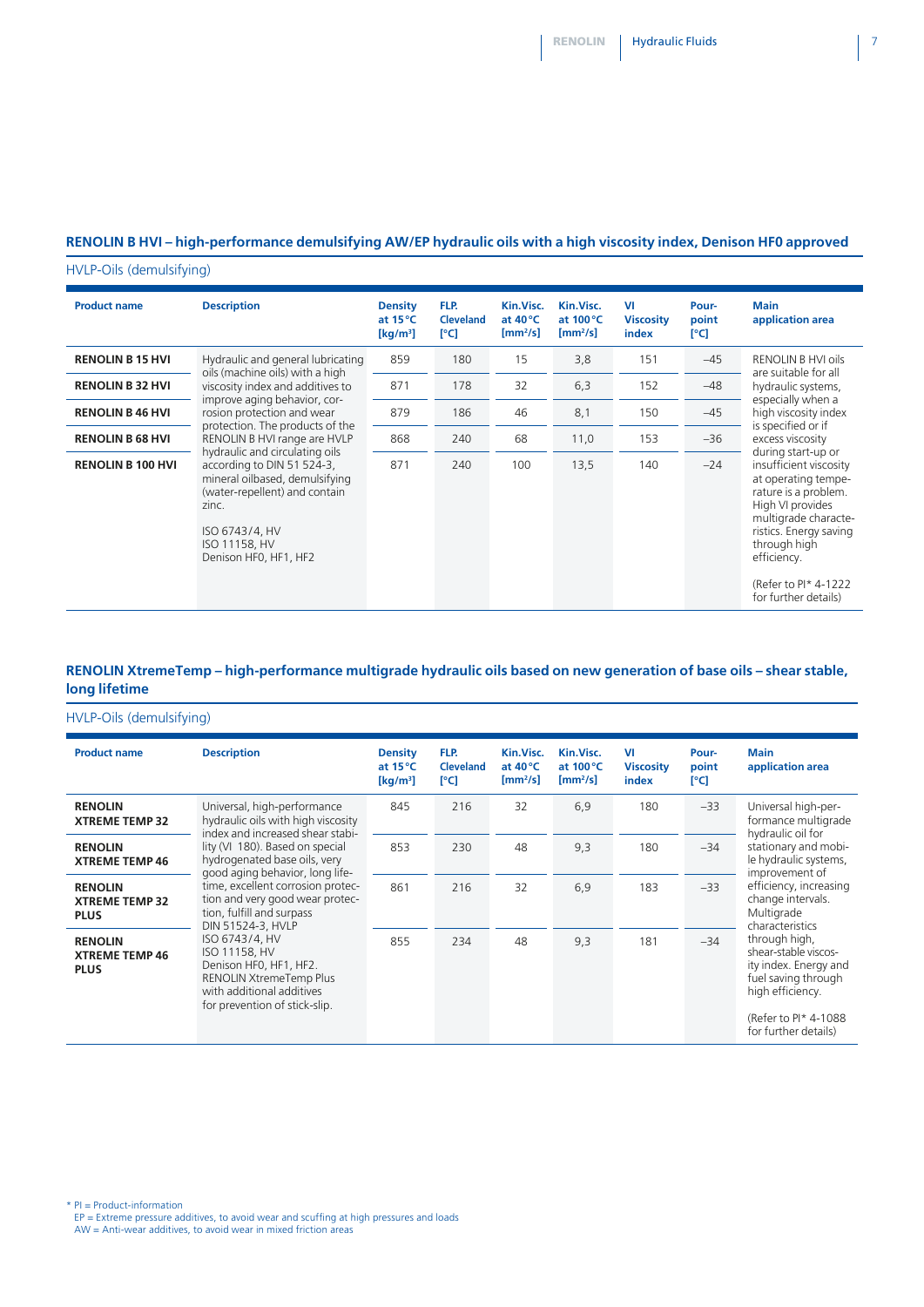# RENOLIN **Hydraulic oils – an overview**

#### **RENOLIN D – detergent AW/EP hydraulic and circulating oils**

HLPD-Oils (detergent)

| <b>Product name</b>       | <b>Description</b>                                                                                                                                                                                                                                                      | <b>Density</b><br>at $15^{\circ}$ C<br>$\left[\mathrm{kg/m^3}\right]$ | FLP.<br><b>Cleveland</b><br>[°C] | Kin.Visc.<br>at $40^{\circ}$ C<br>$\mathrm{[mm^2/s]}$ | Kin.Visc.<br>at $100^{\circ}$ C<br>$\left[\text{mm}^2/\text{s}\right]$ | VI<br><b>Viscosity</b><br>index | Pour-<br>point<br>[°C] | <b>Main</b><br>application area                                                          |
|---------------------------|-------------------------------------------------------------------------------------------------------------------------------------------------------------------------------------------------------------------------------------------------------------------------|-----------------------------------------------------------------------|----------------------------------|-------------------------------------------------------|------------------------------------------------------------------------|---------------------------------|------------------------|------------------------------------------------------------------------------------------|
| <b>RENOLIN D 2 VG 7</b>   | Detergent hydraulic and general<br>lubricating oils with additives<br>to improve aging resistance,<br>corrosion protection and wear<br>protection. Favorable viscosity-<br>temperature behavior. Contains<br>zinc. The RENOLIN D range<br>meets and exceeds the minimum | 844                                                                   | 155                              | 7,2                                                   | 2.2                                                                    | 99                              | $-27$                  | RENOLIN D oils are<br>used as lubricating                                                |
| <b>RENOLIN D 3 VG 10</b>  |                                                                                                                                                                                                                                                                         | 852                                                                   | 178                              | 10                                                    | 4.8                                                                    | 96                              | $-30$                  | oils but especially as<br>hydraulic oils when                                            |
| <b>RENOLIN D 5 VG 22</b>  |                                                                                                                                                                                                                                                                         | 871                                                                   | 200                              | 22                                                    | 4.3                                                                    | 96                              | $-27$                  | good aging resist-                                                                       |
| <b>RENOLIN D 10 VG 32</b> |                                                                                                                                                                                                                                                                         | 875                                                                   | 210                              | 32                                                    | 5.4                                                                    | 99                              | $-24$                  | ance, good wear pro-<br>tection, detergency<br>and dispersive pro-                       |
| <b>RENOLIN D 15 VG 46</b> | requirements of HLPD hydraulic                                                                                                                                                                                                                                          | 879                                                                   | 224                              | 46                                                    | 6.8                                                                    | 100                             | $-27$                  | perties are required.                                                                    |
| <b>RENOLIN D 20 VG 48</b> | oils.<br>HLPD according to DIN 51524-2.<br>ISO 6743/4-HM with<br>DD-properties.                                                                                                                                                                                         | 883                                                                   | 232                              | 68                                                    | 8.7                                                                    | 99                              | $-24$                  | Universal hydraulic<br>oils for all hydraulic                                            |
|                           |                                                                                                                                                                                                                                                                         |                                                                       |                                  |                                                       |                                                                        |                                 |                        | systems, even if<br>thermally stressed.<br>(Refer to PI* 4-1010)<br>for further details) |

### **RENOLIN MR – high detergent AW/EP circulating and hydraulic oils with excellent corrosion protection**

#### HLPD-Oils (detergent/dispersive)

| <b>Product name</b>                  | <b>Description</b>                                                                                                                                                                                                                                                                                                                                                                                                                                                                                  | <b>Density</b><br>at 15°C<br>$\left[\mathrm{kg/m^3}\right]$ | FLP.<br><b>Cleveland</b><br>[°C] | Kin.Visc.<br>at 40°C<br>$[mm^2/s]$ | Kin.Visc.<br>at 100 °C<br>$[mm^2/s]$ | VI<br><b>Viscosity</b><br>index | Pour-<br>point<br>[°C] | <b>Main</b><br>application area                                                                                                                                                                                          |
|--------------------------------------|-----------------------------------------------------------------------------------------------------------------------------------------------------------------------------------------------------------------------------------------------------------------------------------------------------------------------------------------------------------------------------------------------------------------------------------------------------------------------------------------------------|-------------------------------------------------------------|----------------------------------|------------------------------------|--------------------------------------|---------------------------------|------------------------|--------------------------------------------------------------------------------------------------------------------------------------------------------------------------------------------------------------------------|
| <b>RENOLIN</b><br><b>MR0VG2</b>      | RENOLIN MR products are<br>special HLPD lubricating and<br>hydraulic fluids according to<br>DIN 51 502 with outstanding<br>corrosion protection and<br>powerful cleaning and dirt<br>holding capacity. Contain zinc<br>as well as being detergent and<br>dispersant. RENOLIN MR oils are<br>used in many hydraulic systems<br>as problem solvers, especially<br>when standard oils cannot fulfill<br>all requirements. RENOLIN MR<br>oils fulfill and surpass the<br>requirements of HLPD hydraulic | 807                                                         | 75                               | 2,2                                |                                      |                                 | $-42$                  | <b>RENOLIN MR3:</b><br>For machine tool<br>spindles and roller                                                                                                                                                           |
| <b>RENOLIN</b><br><b>MR1VG5</b>      |                                                                                                                                                                                                                                                                                                                                                                                                                                                                                                     | 837                                                         | 85                               | 5                                  | 1.7                                  | 83                              | $-36$                  | bearing spindles in<br>the textile industry.                                                                                                                                                                             |
| <b>RENOLIN</b><br><b>MR3VG10</b>     |                                                                                                                                                                                                                                                                                                                                                                                                                                                                                                     | 852                                                         | 166                              | 10                                 | 2.6                                  | 91                              | $-30$                  | RENOLIN MR 5, 10<br>and $20$ :<br>Heavy-duty hydraulic                                                                                                                                                                   |
| <b>RENOLIN</b><br><b>MR5 VG22</b>    |                                                                                                                                                                                                                                                                                                                                                                                                                                                                                                     | 868                                                         | 165                              | 22                                 | 4.3                                  | 105                             | $-30$                  | oils with outstanding<br>corrosion protection<br>up to continuous                                                                                                                                                        |
| <b>RENOLIN</b><br>MR 10 VG 32        |                                                                                                                                                                                                                                                                                                                                                                                                                                                                                                     | 875                                                         | 210                              | 32                                 | 5.4                                  | 102                             | $-30$                  | temperatures of<br>100°C.                                                                                                                                                                                                |
| <b>RENOLIN</b><br><b>MR 15 VG 46</b> | oils according to DIN 51 524-2.<br>ISO 6743/4-HM with high                                                                                                                                                                                                                                                                                                                                                                                                                                          | 877                                                         | 220                              | 46                                 | 6.9                                  | 105                             | $-27$                  | RENOLIN MR 5, 10<br>and $20$ :<br>For smaller gearbo-<br>xes, in particular with<br>electrical multi-plate<br>clutches.<br>RENOLIN MR 30, 40,<br>90:<br>For larger gearboxes.<br>As running-in and<br>anticorrosion oil. |
| <b>RENOLIN</b><br><b>MR 20 VG 68</b> | DD-performance.                                                                                                                                                                                                                                                                                                                                                                                                                                                                                     | 881                                                         | 225                              | 68                                 | 8.9                                  | 105                             | $-24$                  |                                                                                                                                                                                                                          |
| <b>RENOLIN</b><br>MR 30 VG 100       |                                                                                                                                                                                                                                                                                                                                                                                                                                                                                                     | 883                                                         | 248                              | 100                                | 11.4                                 | 100                             | $-18$                  |                                                                                                                                                                                                                          |
| <b>RENOLIN</b><br>MR 40 VG 150       |                                                                                                                                                                                                                                                                                                                                                                                                                                                                                                     | 889                                                         | 250                              | 150                                | 14.8                                 | 98                              | $-18$                  |                                                                                                                                                                                                                          |
| <b>RENOLIN</b><br>MR 90 VG 320       |                                                                                                                                                                                                                                                                                                                                                                                                                                                                                                     | 903                                                         | 265                              | 320                                | 24.8                                 | 99                              | $-12$                  | Allows oil changes to<br>be extended.                                                                                                                                                                                    |
| <b>RENOLIN</b><br>MR 140 VG 460      |                                                                                                                                                                                                                                                                                                                                                                                                                                                                                                     | 907                                                         | 297                              | 460                                | 31.0                                 | 95                              | $-9$                   | (Refer to PI* 4-1249)<br>for further details)                                                                                                                                                                            |

\* PI = Product-information

EP = Extreme pressure additives, to avoid wear and scuffi ng at high pressures and loads AW = Anti-wear additives, to avoid wear in mixed friction areas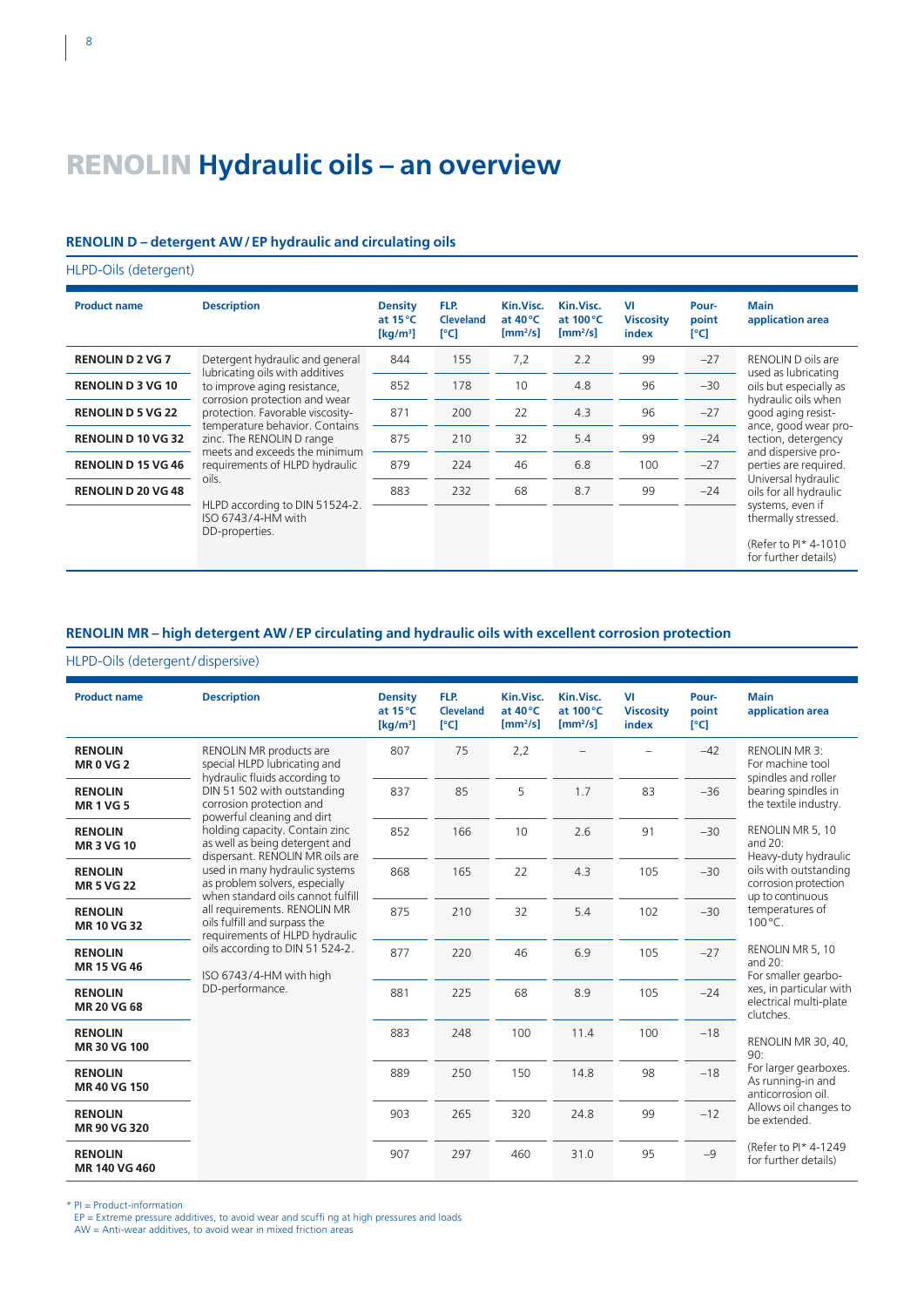#### **RENOLIN MR 310/520/1030 – detergent AW/EP hydraulic and lubricating oils with extremely high viscosity index**

#### HVLPD-Oils (detergent/dispersive)

| <b>Product name</b>    | <b>Description</b>                                                                                                                      | <b>Density</b><br>at $15^{\circ}$ C<br>$\left[\mathrm{kg/m^3}\right]$ | FLP.<br>Cleveland<br>[°C] | Kin.Visc.<br>at $40^{\circ}$ C<br>$\left[\text{mm}^2/\text{s}\right]$ | Kin.Visc.<br>at $100^{\circ}$ C<br>$\left[\text{mm}^2/\text{s}\right]$ | VI<br><b>Viscosity</b><br>index | Pour-<br>point<br>[°C] | Main<br>application area                                                                                                                                                                                                                |
|------------------------|-----------------------------------------------------------------------------------------------------------------------------------------|-----------------------------------------------------------------------|---------------------------|-----------------------------------------------------------------------|------------------------------------------------------------------------|---------------------------------|------------------------|-----------------------------------------------------------------------------------------------------------------------------------------------------------------------------------------------------------------------------------------|
| <b>RENOLIN MR310</b>   | Hydraulic and lubricating oils                                                                                                          | 855                                                                   | 118                       | 15                                                                    | 5.4                                                                    | 360                             | -48                    | <b>RENOLIN MR 310, 520</b><br>and 1030: For all                                                                                                                                                                                         |
| <b>RENOLIN MR 520</b>  | with extremely high viscosity<br>index as well as outstanding                                                                           | 886                                                                   | 154                       | 32                                                                    | 8.0                                                                    | 270                             | $-57$                  | hydraulic systems<br>which are subject to                                                                                                                                                                                               |
| <b>RENOLIN MR 1030</b> | cleaning properties and sludge<br>carrying capacity.<br>HVLPD according to<br>DIN 51 502 together with<br>DIN 51 524.<br>ISO 6743/4, HV | 873                                                                   | 214                       | 68                                                                    | 11.0                                                                   | 154                             | $-36$                  | large temperature<br>fluctuations or which<br>are operated out-<br>doors, e.g. in canal<br>locks, weir machinery,<br>machines or at parti-<br>cularly low application<br>temperatures.<br>(Refer to PI* 4-1054)<br>for further details) |

#### **RENOLIN MR MC – high-performance shear-stable AW/EP hydraulic and lubricating oils containing special base oils with high viscosity index**

#### HVLPD-Oils (detergent/dispersive)

| <b>Product name</b>               | <b>Description</b>                                                                                                                                      | <b>Density</b><br>at $15^{\circ}$ C<br>$\left[\mathrm{kg/m^3}\right]$ | FLP.<br>Cleveland<br>[°C] | Kin.Visc.<br>at $40^{\circ}$ C<br>$\left[\text{mm}^2/\text{s}\right]$ | Kin.Visc.<br>at $100^{\circ}$ C<br>$\left[\text{mm}^2/\text{s}\right]$ | VI<br><b>Viscosity</b><br>index | Pour-<br>point<br>[°C] | <b>Main</b><br>application area                                                                                                                                                                                                                                                         |
|-----------------------------------|---------------------------------------------------------------------------------------------------------------------------------------------------------|-----------------------------------------------------------------------|---------------------------|-----------------------------------------------------------------------|------------------------------------------------------------------------|---------------------------------|------------------------|-----------------------------------------------------------------------------------------------------------------------------------------------------------------------------------------------------------------------------------------------------------------------------------------|
| <b>RENOLIN</b><br><b>MR 22 MC</b> | Universal lubricating and<br>hydraulic oils containing MC                                                                                               | 856                                                                   | 200                       | 22                                                                    | 4.9                                                                    | 153                             | $-54$                  | <b>RENOLIN MR MC:</b><br>Same application as<br>for RENOLIN MR in                                                                                                                                                                                                                       |
| <b>RENOLIN</b><br><b>MR32 MC</b>  | base oils with high viscosity<br>index (shear-stable). Excellent<br>oxidation stability and outstand-<br>ing cleaning properties and                    | 858                                                                   | 220                       | 32                                                                    | 6.4                                                                    | 152                             | $-48$                  | addition to those<br>which require deter-<br>gent oils with very                                                                                                                                                                                                                        |
| <b>RENOLIN</b><br><b>MR 46 MC</b> | sludge carrying capacity.                                                                                                                               | 864                                                                   | 234                       | 46                                                                    | 8.3                                                                    | 154                             | $-48$                  | high shear stability.<br>Allow oil change<br>intervals to be exten-<br>ded, grades to be<br>rationalized. Multi-<br>grade characteristics.<br>Very wide operating<br>temperature range.<br>Energy saving<br>through high<br>efficiency.<br>(Refer to PI* 4-1249<br>for further details) |
| <b>RENOLIN</b><br><b>MR 68 MC</b> | HVLP according to DIN 51524-3<br>MR 22 MC: HVLP (HV) 22<br>MR 32 MC: HVLP (HV) 32<br>MR 46 MC: HVLP (HV) 46<br>MR 68 MC: HVLP (HV) 68<br>ISO 6743/4, HV | 870                                                                   | 253                       | 68                                                                    | 11.2                                                                   | 157                             | $-42$                  |                                                                                                                                                                                                                                                                                         |

\* PI = Product-information EP = Extreme pressure additives, to avoid wear and scuffi ng at high pressures and loads AW = Anti-wear additives, to avoid wear in mixed friction areas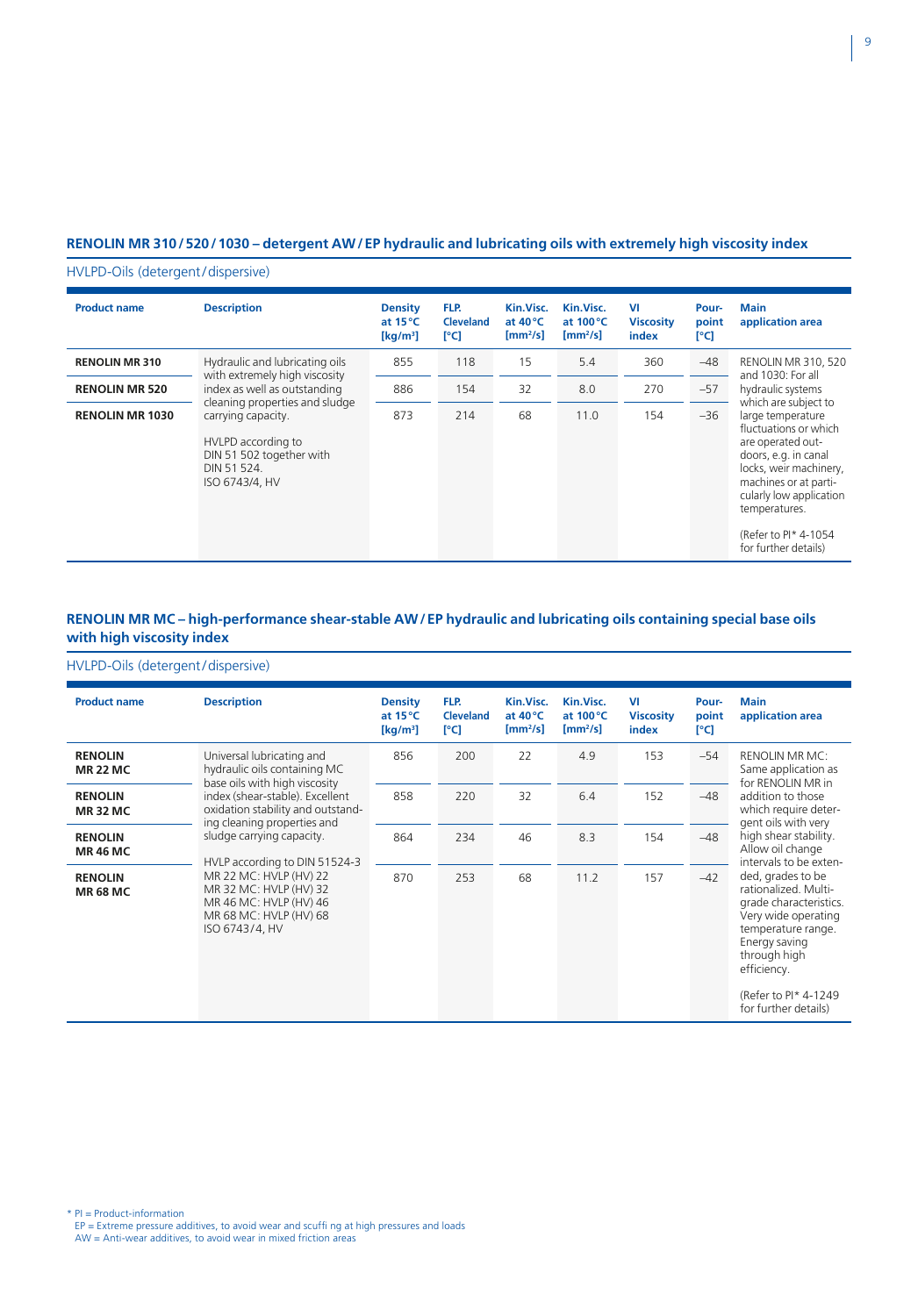**Pourpoint [°C]**

**Main**

**application area**

cleaning and flushing properties for circulation lubrication and hydraulic systems. Eliminates gumming caused by infiltrating cooling lubricants. Machines can continue to run normally during cleaning and flushing. However, an oil change is recommended as soon as all contaminants are dislodged.

### RENOLIN **Hydraulic oils – an overview**

#### **RENOLIN LD – universal functional fluid with cleaning and flushing properties**

HLPD-Fluid/Jetting liquid **Product name Description Density at 15°C [kg/m3 ] FLP. Cleveland [°C] Kin.Visc. at 40°C [mm2 /s] Kin.Visc. at 100°C [mm2 /s] VI Viscosity index RENOLIN LD 10** Specially refined oil with additives to increase aging resistance, corrosion protection and load-carrying capacity and reduce wear. Excellent cleaning properties and sludge carrying capacity. 877 220 46 6.9 105 –27 A functional fluid with

#### **RENOLIN HS U – fully synthetic non-staining hydraulic fluid for the aluminium industry**

#### HLPD-Fluid – hydraulic fluid and lubricating oil for the aluminium industry

| <b>Product name</b>    | <b>Description</b>                                                                                                                                   | <b>Density</b><br>at $15^{\circ}$ C | FLP.<br><b>Cleveland</b> | Kin.Visc.<br>at $40^{\circ}$ C      | Kin.Visc.<br>at $100^{\circ}$ C | <b>VI</b><br><b>Viscosity</b> | Pour-<br>point | <b>Main</b><br>application area                                                                                                                                                                         |
|------------------------|------------------------------------------------------------------------------------------------------------------------------------------------------|-------------------------------------|--------------------------|-------------------------------------|---------------------------------|-------------------------------|----------------|---------------------------------------------------------------------------------------------------------------------------------------------------------------------------------------------------------|
|                        |                                                                                                                                                      | [ $kg/m3$ ]                         | [°C]                     | $\left[\text{mm}^2/\text{s}\right]$ | $[mm^2/s]$                      | index                         | [°C]           |                                                                                                                                                                                                         |
| <b>RENOLIN HS 32 U</b> | RENOLIN HS 32 U is a special<br>fully synthetic hydraulic oil<br>for the aluminium industry.<br>It is classified as non-staining<br>hydraulic fluid. | 945                                 | > 240                    | 32                                  | 6,14                            | 143                           | $-57$          | Universally applicable<br>fully synthetic, non-<br>staining hydraulic<br>fluid for the alumini-<br>um industry, recom-<br>mended in rolling<br>mills for highly stres-<br>sed hydraulic equip-<br>ment. |

#### **RENOLIN ZAF LT – demulsifying zinc- and ash-free hydraulic fluid with extreme high VI, low temperature hydraulic fluid**

Low temperature hydraulic oil – zinc-free and ash-free

| <b>Product name</b>      | <b>Description</b>                                                                                                                                                                    | <b>Density</b><br>at $15^{\circ}$ C<br>$\left[\mathrm{kg/m^3}\right]$ | FLP.<br><b>Cleveland</b><br>[°C] | Kin.Visc.<br>at $40^{\circ}$ C<br>$\mathrm{Imm}^2/\mathrm{s}$ | Kin.Visc.<br>at $100^{\circ}$ C<br>$\mathrm{Imm}^2/\mathrm{s}$ | VI<br><b>Viscosity</b><br>index | Pour-<br>point<br>rci | <b>Main</b><br>application area                                                                                                |
|--------------------------|---------------------------------------------------------------------------------------------------------------------------------------------------------------------------------------|-----------------------------------------------------------------------|----------------------------------|---------------------------------------------------------------|----------------------------------------------------------------|---------------------------------|-----------------------|--------------------------------------------------------------------------------------------------------------------------------|
| <b>RENOLIN ZAF 15 LT</b> | RENOLIN ZAF 15 LT and 32 LT                                                                                                                                                           | 873                                                                   | >90                              | 14                                                            | 5,3                                                            | 387                             | $<-60$                | Universally applicable<br>zinc- and ash-free low                                                                               |
| <b>RENOLIN ZAF 32 LT</b> | have an extremely high<br>$VI > 281$ and a very low pour-<br>point $<-60^{\circ}$ C. They are low<br>temperature hydraulic fluids<br>and surpass DIN 51524-3<br>HVLP and ISO 6743-HV. | 869                                                                   | 155                              | 31                                                            | 8,7                                                            | 281                             | $± -60$               | temperature hydraulic<br>and circulating oils. For<br>all kind of hydraulic<br>mobile and stationary<br>hydraulic application. |

\* PI = Product-information

EP = Extreme pressure additives, to avoid wear and scuffi ng at high pressures and loads AW = Anti-wear additives, to avoid wear in mixed friction areas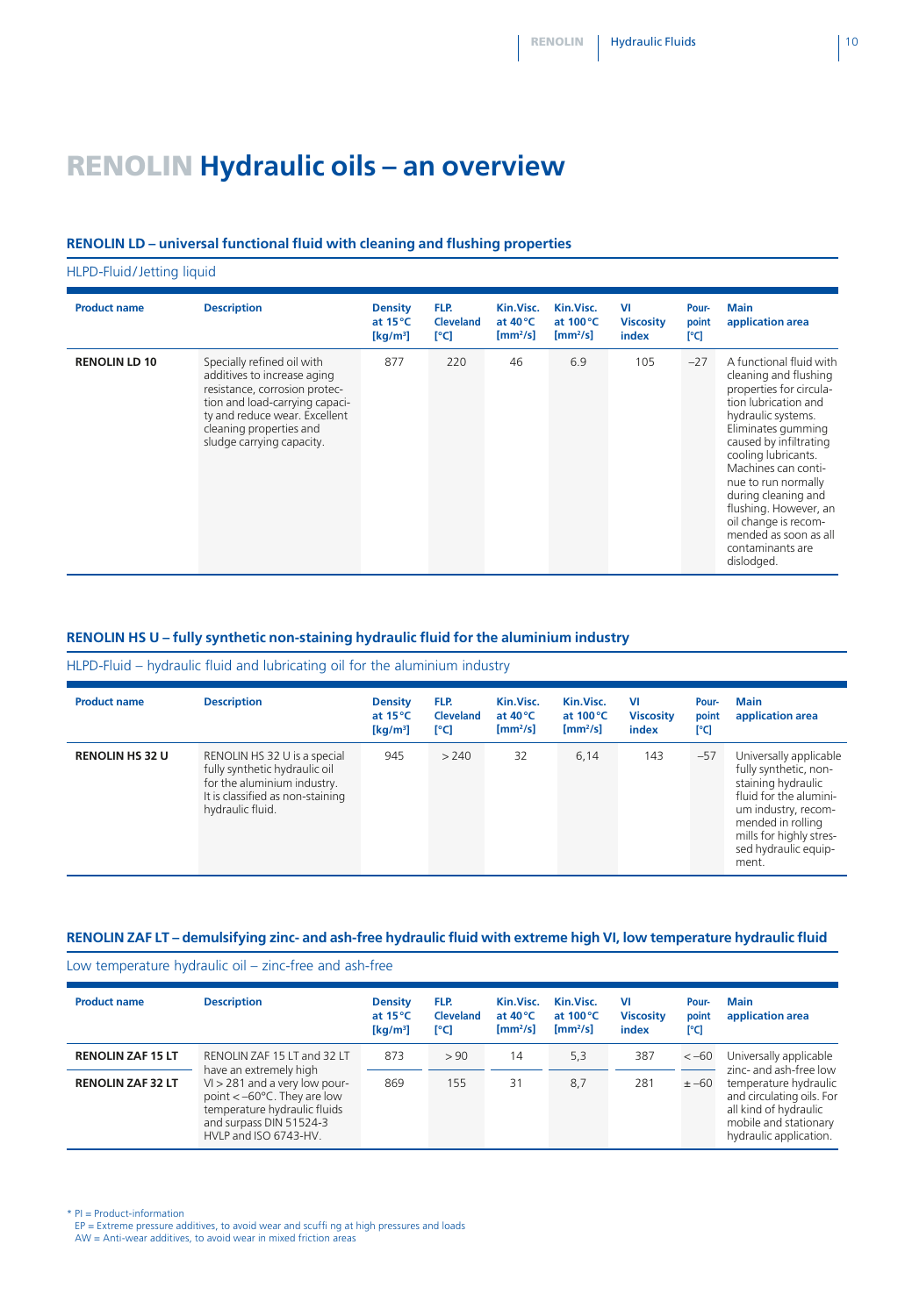#### **RENOLIN ZAF MC – zinc-free and ash-free, shear stable, AW/EP high-performance hydraulic oils containing selected base oils, excellent oxidation stability**

#### Zinc-free and ash-free, HVLP-Oils (demulsifying)

| <b>Product name</b>      | <b>Description</b>                                                                                                                                                                                                                                                                      | <b>Density</b><br>at $15^{\circ}$ C<br>$\left[\mathrm{kg/m^3}\right]$ | FLP.<br><b>Cleveland</b><br>[°C] | Kin.Visc.<br>at $40^{\circ}$ C<br>$\left[\text{mm}^2/\text{s}\right]$ | Kin.Visc.<br>at $100^{\circ}$ C<br>$\left[\text{mm}^2/\text{s}\right]$ | VI<br><b>Viscosity</b><br>index | Pour-<br>point<br>[°C] | <b>Main</b><br>application area                                                                                                                                                                                                                                                                                                    |
|--------------------------|-----------------------------------------------------------------------------------------------------------------------------------------------------------------------------------------------------------------------------------------------------------------------------------------|-----------------------------------------------------------------------|----------------------------------|-----------------------------------------------------------------------|------------------------------------------------------------------------|---------------------------------|------------------------|------------------------------------------------------------------------------------------------------------------------------------------------------------------------------------------------------------------------------------------------------------------------------------------------------------------------------------|
| <b>RENOLIN ZAF 32 MC</b> | Lubricating and hydraulic oils                                                                                                                                                                                                                                                          | 840                                                                   | 246                              | 35                                                                    | 6.7                                                                    | 149                             | $-45$                  | Shear-stable, zinc-                                                                                                                                                                                                                                                                                                                |
| <b>RENOLIN ZAF 46 MC</b> | containing MC base oils and<br>selected additives. Very good                                                                                                                                                                                                                            | 843                                                                   | 238                              | 46                                                                    | 8.0                                                                    | 148                             | $-45$                  | free and ash-free<br>hydraulic and                                                                                                                                                                                                                                                                                                 |
| <b>RENOLIN ZAF 68 MC</b> | oxidation and aging stability,<br>very good corrosion protection<br>and good wear protection.<br>High viscosity index (shear-<br>stable).<br>Fulfill and surpass<br>DIN 51 524-3;<br>ISO DIN 51524-3<br>ISO 11158, HV<br>ZAF 32 MC: HVLP 32<br>ZAF 46 MC: HVLP 46<br>ZAF 68 MC: HVLP 68 | 854                                                                   | 238                              | 68                                                                    | 10.6                                                                   | 146                             | $-42$                  | circulating oils with a<br>high viscosity index.<br>For all mobile and<br>stationary hydraulic<br>systems. Allow oil<br>change intervals to<br>be extended and<br>grades to be rationa-<br>lized (multigrade<br>characteristics).<br>Energy saving<br>through high effi-<br>ciency.<br>Refer to PI* 4-1055<br>for further details) |

#### **RENOLIN ZAF B HT – demulsifying, AW/EP, zinc-free and ash-free hydraulic oils**

#### Zinc-free and ash-free, HVLP-Oils (demulsifying)

| <b>Product name</b>         | <b>Description</b>                                                                                                     | <b>Density</b><br>at $15^{\circ}$ C<br>$\left[\mathrm{kg/m^3}\right]$ | FLP.<br><b>Cleveland</b><br>[°C] | Kin.Visc.<br>at $40^{\circ}$ C<br>$\left[\text{mm}^2/\text{s}\right]$ | Kin.Visc.<br>at $100^{\circ}$ C<br>$\left[\text{mm}^2/\text{s}\right]$ | VI<br><b>Viscosity</b><br>index | Pour-<br>point<br>[°C] | Main<br>application area                                                                                                                                                                                                                                           |
|-----------------------------|------------------------------------------------------------------------------------------------------------------------|-----------------------------------------------------------------------|----------------------------------|-----------------------------------------------------------------------|------------------------------------------------------------------------|---------------------------------|------------------------|--------------------------------------------------------------------------------------------------------------------------------------------------------------------------------------------------------------------------------------------------------------------|
| <b>RENOLIN ZAF B 5 HT</b>   | Zinc-free and ash-free                                                                                                 | 824                                                                   | 130                              | 4,6                                                                   | 1.6                                                                    | 105                             | $<-54$                 | Demulsifying, zinc-<br>free and ash-free                                                                                                                                                                                                                           |
| <b>RENOLIN ZAF B 10 HT</b>  | lubricating and hydraulic oils<br>with good aging resistance.                                                          | 848                                                                   | 170                              | 10                                                                    | 2.7                                                                    | 100                             | $<-54$                 | hydraulic and                                                                                                                                                                                                                                                      |
| <b>RENOLIN ZAF B 22 HT</b>  | They contain a newly<br>developed additive system<br>which reduces wear and<br>inhibits corrosion.<br>HLP according to | 863                                                                   | 210                              | 22                                                                    | 4.4                                                                    | 106                             | $-33$                  | circulating oils with<br>good aging resistance<br>for all hydraulic drives<br>even if thermally stres-<br>sed. For reducing the<br>environmental impact<br>and costs associated<br>with waste water<br>processing.<br>(Refer to Pl* 4-1366<br>for further details) |
| <b>RENOLIN ZAF B 32 HT</b>  |                                                                                                                        | 875                                                                   | 220                              | 32                                                                    | 5.4                                                                    | 99                              | $-33$                  |                                                                                                                                                                                                                                                                    |
| <b>RENOLIN ZAF B 46 HT</b>  |                                                                                                                        | 876                                                                   | 230                              | 46                                                                    | 6.8                                                                    | 101                             | $-24$                  |                                                                                                                                                                                                                                                                    |
| <b>RENOLIN ZAF B 68 HT</b>  | DIN 51 524-2<br>HM according to ISO 6743/4                                                                             | 882                                                                   | 242                              | 68                                                                    | 8.7                                                                    | 100                             | $-21$                  |                                                                                                                                                                                                                                                                    |
| <b>RENOLIN ZAF B 100 HT</b> | HM according to ISO 11158                                                                                              | 882                                                                   | 240                              | 100                                                                   | 11.3                                                                   | 99                              | $-18$                  |                                                                                                                                                                                                                                                                    |
| <b>RENOLIN ZAF 150 BB</b>   |                                                                                                                        | 893                                                                   | 225                              | 150                                                                   | 14.6                                                                   | 94                              | $-21$                  |                                                                                                                                                                                                                                                                    |
| <b>RENOLIN ZAF 220 BB</b>   |                                                                                                                        | 894                                                                   | 240                              | 220                                                                   | 13.6                                                                   | 94                              | $-9$                   |                                                                                                                                                                                                                                                                    |

\* PI = Product-information

EP = Extreme pressure additives, to avoid wear and scuffi ng at high pressures and loads AW = Anti-wear additives, to avoid wear in mixed friction areas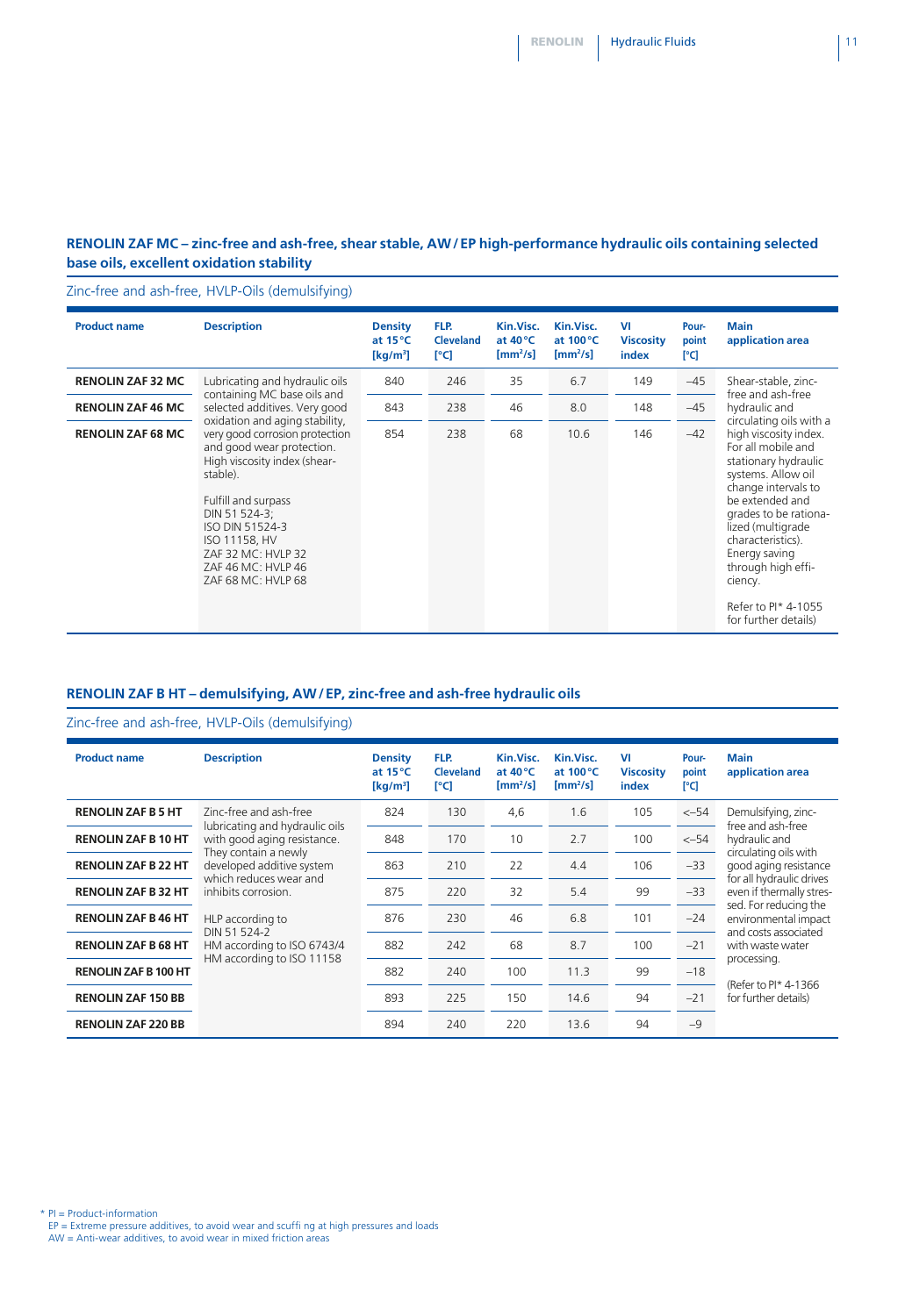#### **RENOLIN ZAF D HT – detergent, zinc-free and ash-free AW/EP hydraulic oils**

Zinc-free and ash-free, HVLP-Oils (detergent)

| <b>Product name</b>                | <b>Description</b>                                                                                                                                                        | <b>Density</b><br>at $15^{\circ}$ C<br>$\left[\mathrm{kg/m^3}\right]$ | FLP.<br><b>Cleveland</b><br>[°C] | Kin.Visc.<br>at $40^{\circ}$ C<br>$\left[\text{mm}^2/\text{s}\right]$ | Kin.Visc.<br>at $100^{\circ}$ C<br>$\left[\text{mm}^2/\text{s}\right]$ | VI<br><b>Viscosity</b><br>index | Pour-<br>point<br>[°C] | Main<br>application area                                                                                                                                                |
|------------------------------------|---------------------------------------------------------------------------------------------------------------------------------------------------------------------------|-----------------------------------------------------------------------|----------------------------------|-----------------------------------------------------------------------|------------------------------------------------------------------------|---------------------------------|------------------------|-------------------------------------------------------------------------------------------------------------------------------------------------------------------------|
| <b>RENOLIN ZAF D 22 HT</b>         | Zinc-free and ash-free lubrica-                                                                                                                                           | 860                                                                   | 206                              | 22                                                                    | 4.3                                                                    | 103                             | $-33$                  | Detergent, zinc-free<br>and ashfree hydraulic                                                                                                                           |
| <b>RENOLIN ZAF D 32 HT</b>         | ting and hydraulic oils with<br>detergent and dispersant addi-<br>tives. Good aging resistance.<br>Reduce wear and inhibit<br>corrosion. HLPD according to<br>DIN 51524-2 | 870                                                                   | 220                              | 32                                                                    | 5.3                                                                    | 97                              | $-33$                  | and circulating oils                                                                                                                                                    |
| <b>RENOLIN ZAF D46 HT</b>          |                                                                                                                                                                           | 880                                                                   | 230                              | 46                                                                    | 6.8                                                                    | 100                             | $-27$                  | for all hydraulic<br>drives even if ther-<br>mally stressed. For<br>reducing the environ-<br>mental impact and<br>costs associated with<br>waste water process-<br>ing. |
| <b>RENOLIN ZAF D 68 HT</b>         |                                                                                                                                                                           | 880                                                                   | >230                             | 68                                                                    | 8.8                                                                    | 100                             | $-27$                  |                                                                                                                                                                         |
| <b>RENOLIN</b><br>ZAF D 46 HT PLUS |                                                                                                                                                                           | 866                                                                   | 230                              | 46                                                                    | 6.9                                                                    | 106                             | $-39$                  | Detergent zinc- and<br>ash-free hydraulic oil<br>based on group II with<br>improved oxidation<br>stability caused by<br>high thermal stresses.                          |

#### **RENOLIN MWB – zinc-free and ash-free AW/EP hydraulic oils with excellent wear protection (high Brugger values) and good oxidation stability**

Zinc-free and ash-free, HVLP-Oils (detergent)

| <b>Product name</b>   | <b>Description</b>                                                                                                                                                                                                                                                                              | <b>Density</b><br>at $15^{\circ}$ C<br>$\left[\mathrm{kg/m^3}\right]$ | FLP.<br><b>Cleveland</b><br>[°C] | Kin.Visc.<br>at $40^{\circ}$ C<br>$[mm^2/s]$ | Kin.Visc.<br>at $100^{\circ}$ C<br>$[mm^2/s]$ | VI<br><b>Viscosity</b><br>index | Pour-<br>point<br>[°C] | <b>Main</b><br>application area                                                                                                                                                                                                                                                                                 |
|-----------------------|-------------------------------------------------------------------------------------------------------------------------------------------------------------------------------------------------------------------------------------------------------------------------------------------------|-----------------------------------------------------------------------|----------------------------------|----------------------------------------------|-----------------------------------------------|---------------------------------|------------------------|-----------------------------------------------------------------------------------------------------------------------------------------------------------------------------------------------------------------------------------------------------------------------------------------------------------------|
| <b>RENOLIN MWB 46</b> | Selected solvent extracts with                                                                                                                                                                                                                                                                  | 882                                                                   | 218                              | 46                                           | 6.9                                           | 105                             | $-24$                  | Heavy-duty hydraulic                                                                                                                                                                                                                                                                                            |
| <b>RENOLIN MWB 68</b> | additives to improve oxidation<br>and aging resistance. Excellent<br>corrosion and wear protection,<br>good load-carrying capacity and<br>good friction behavior. High<br>performance reserves.<br>HLPD according to DIN 51524-2<br>CLP according to DIN 51517-3<br>CKC according to ISO 6743/6 | 879                                                                   | 224                              | 68                                           | 8.7                                           | 99                              | $-18$                  | and circulating oils<br>for all highly stressed<br>hydraulics. Excellent<br>wear protection.<br>High load-carrying<br>capacity. High load<br>capacity according to<br>Brugger of<br>$>50$ N/mm <sup>2</sup> , e.g.<br>presses in the auto-<br>motive industry.<br>(Refer to PI* 4-1059)<br>for further details) |

\* PI = Product-information EP = Extreme pressure additives, to avoid wear and scuffi ng at high pressures and loads AW = Anti-wear additives, to avoid wear in mixed friction areas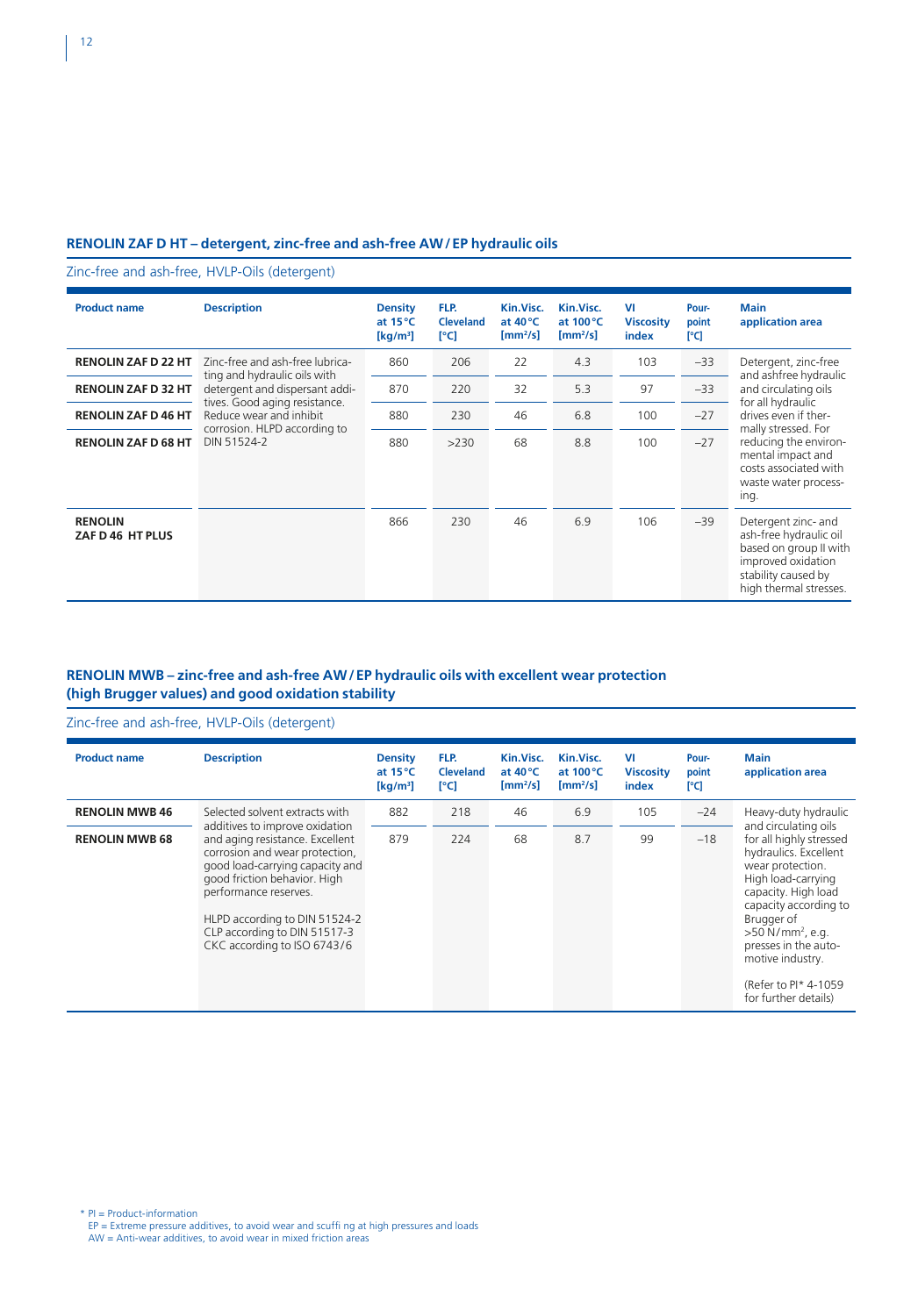#### **RENOLIN ZAF DT – highly detergent, zinc-free and ash-free AW/EP hydraulic oils with excellent wear protection**

Zinc-free and ash-free, HVLP-Oils (detergent)

| <b>Product name</b>       | <b>Description</b>                                                                                                                                                                                       | <b>Density</b><br>at $15^{\circ}$ C<br>$\left[\mathrm{kg/m^3}\right]$ | FLP.<br><b>Cleveland</b><br>[°C] | Kin.Visc.<br>at $40^{\circ}$ C<br>$[mm^2/s]$ | Kin.Visc.<br>at $100^{\circ}$ C<br>$\left[\text{mm}^2/\text{s}\right]$ | VI<br><b>Viscosity</b><br>index | Pour-<br>point<br>[°C] | <b>Main</b><br>application area                                                                                                                                                                                                                                                                |
|---------------------------|----------------------------------------------------------------------------------------------------------------------------------------------------------------------------------------------------------|-----------------------------------------------------------------------|----------------------------------|----------------------------------------------|------------------------------------------------------------------------|---------------------------------|------------------------|------------------------------------------------------------------------------------------------------------------------------------------------------------------------------------------------------------------------------------------------------------------------------------------------|
| <b>RENOLIN ZAF 5 DT</b>   | Selected solvent extracts with                                                                                                                                                                           | 847                                                                   | 116                              | 5                                            | 1.7                                                                    | 99                              | $-40$                  | Heavy-duty hydraulic                                                                                                                                                                                                                                                                           |
| <b>RENOLIN ZAF 10 DT</b>  | special additives to improve pro-<br>tection against corrosion and<br>wear. High load capacity accor-<br>ding to Brugger. Detergent and<br>dispersant formulations. Fulfill<br>and surpass DIN 51 524-2. | 848                                                                   | 154                              | 10                                           | 2.7                                                                    | 108                             | $-30$                  | and circulating oils<br>with outstanding<br>detergent and<br>dispersant proper-<br>ties. Very good<br>aging resistance,<br>good corrosion pro-<br>tection and excellent<br>load-carrying capaci-<br>ty. Complies with<br>Daimler specification<br>DBL 6721 for machi-<br>ne tools and presses. |
| <b>RENOLIN ZAF 15 DT</b>  |                                                                                                                                                                                                          | 865                                                                   | 190                              | 15                                           | 3.3                                                                    | 86                              | $-27$                  |                                                                                                                                                                                                                                                                                                |
| <b>RENOLIN ZAF 22 DT</b>  |                                                                                                                                                                                                          | 866                                                                   | 198                              | 22                                           | 4.4                                                                    | 109                             | $-27$                  |                                                                                                                                                                                                                                                                                                |
| <b>RENOLIN ZAF 32 DT</b>  | ISO 11158, HM CLP                                                                                                                                                                                        | 876                                                                   | 210                              | 32                                           | 5.4                                                                    | 102                             | $-24$                  |                                                                                                                                                                                                                                                                                                |
| <b>RENOLIN ZAF46 DT</b>   | according to DIN 51 517-3 CKC<br>according to ISO 6743/6<br>Exception:<br>demulsifying properties                                                                                                        | 876                                                                   | 218                              | 46                                           | 6.8                                                                    | 101                             | $-24$                  |                                                                                                                                                                                                                                                                                                |
| <b>RENOLIN ZAF 68 DT</b>  |                                                                                                                                                                                                          | 879                                                                   | 224                              | 68                                           | 8.9                                                                    | 104                             | $-18$                  |                                                                                                                                                                                                                                                                                                |
| <b>RENOLIN ZAF 100 DT</b> |                                                                                                                                                                                                          | 882                                                                   | 220                              | 100                                          | 11.3                                                                   | 99                              | $-18$                  |                                                                                                                                                                                                                                                                                                |
| <b>RENOLIN ZAF 150 DT</b> |                                                                                                                                                                                                          | 887                                                                   | 222                              | 150                                          | 14.6                                                                   | 96                              | $-15$                  | (Refer to PI* 4-1125)<br>for further details)                                                                                                                                                                                                                                                  |

\* PI = Product-information EP = Extreme pressure additives, to avoid wear and scuffi ng at high pressures and loads AW = Anti-wear additives, to avoid wear in mixed friction areas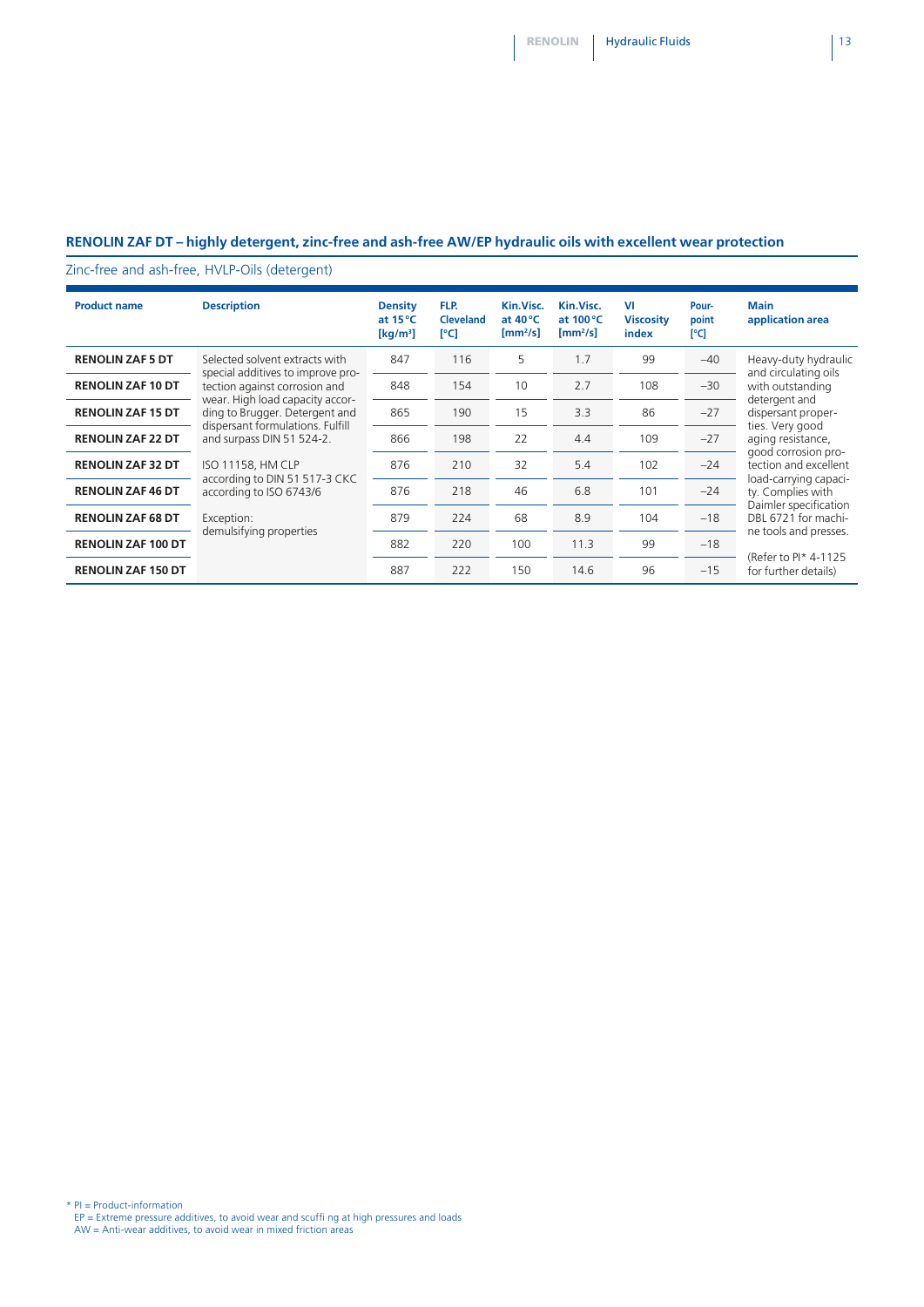## PLANTO **Hydraulic oils – an overview**

#### **PLANTOHYD S – ester-based, environmentally friendly hydraulic fluids**

Biological-Oils HEES **Product name Description Density at 15°C [kg/m3 ] FLP. Cleveland [°C] Kin.Visc. at 40°C [mm2 /s] Kin.Visc. at 100°C [mm2 /s] VI Viscosity index Pourpoint [°C] Main application area PLANTOHYD 15 S\*** EU Ecolabel DE /027/154 Synthetic ester oils with additives to increase aging stability. > 60% biodegradable (OECD 301). High wear protection (FZG stage 12). Surpass the minimum requirements of DIN ISO 15380 HEES. Miscible and compatible with conventional, mineral oil-based hydraulic oils. 32 S: HVLP 32, HEES 32 46 S: HVLP 46, HEES 46 68 S: HVLP 68, HEES 68 Designation according to DIN ISO 15380 "HEES" ISO VG 15S – 46S: non-hazardous to water (NWG): Awarded the EU Ecolabel. 893 200 15 4.1 191 –33 Universally deployable as a lubricating and hydraulic oil, especially in areas with strict environmental protection requirements/goals. Container temperature: –30°C to +90°C. Changeover guideline DIN ISO 15380 must be observed! **PLANTOHYD 22 S\*** EU Ecolabel DE /027/155 901 200 22 5.4 198 –33 **PLANTOHYD 32 S\*** EU Ecolabel DE /027/156 910 206 32 7.1 194 –36 **PLANTOHYD 46 S\*** EU Ecolabel DE /027/157 920 300 46 9.2 187 –45 **PLANTOHYD 68 S\*** EU Ecolabel DE /027/158 924 300 68 12.3 181 –36

#### **PLANTOLUBE POLAR S – ester-based, environmentally friendly, low-temperature hydraulic fluids**

Biological-Oils HEES

| <b>Product name</b>                        | <b>Description</b>                                                                                                                                                                                                                                                                                                                                                                                                                                                                               | <b>Density</b><br>at $15^{\circ}$ C<br>$\left[\mathrm{kg/m^3}\right]$ | FLP.<br><b>Cleveland</b><br>[°C] | Kin.Visc.<br>at $40^{\circ}$ C<br>$\left[\text{mm}^2/\text{s}\right]$ | Kin.Visc.<br>at $100^{\circ}$ C<br>$\left[\text{mm}^2/\text{s}\right]$ | VI<br><b>Viscosity</b><br>index | Pour-<br>point<br>[°C] | <b>Main</b><br>application area                                                                                                                                                                                                                                             |
|--------------------------------------------|--------------------------------------------------------------------------------------------------------------------------------------------------------------------------------------------------------------------------------------------------------------------------------------------------------------------------------------------------------------------------------------------------------------------------------------------------------------------------------------------------|-----------------------------------------------------------------------|----------------------------------|-----------------------------------------------------------------------|------------------------------------------------------------------------|---------------------------------|------------------------|-----------------------------------------------------------------------------------------------------------------------------------------------------------------------------------------------------------------------------------------------------------------------------|
| <b>PLANTOLUBE</b><br>POLAR <sub>15</sub> S | PLANTOLUBE POLAR S oils are<br>environmentally friendly, rapidly                                                                                                                                                                                                                                                                                                                                                                                                                                 | 899                                                                   | 156                              | 15                                                                    | 4.1                                                                    | 199                             | $< -48$                | PLANTOLUBE POLAR S<br>oils are recommended<br>for gearboxes, bear-                                                                                                                                                                                                          |
| <b>PLANTOLUBE</b><br>POLAR <sub>22</sub> S | biodegradable and have an<br>extremely low pour point.<br>Thanks to their very high VI,<br>they can be used in a wide tem-<br>perature range. POLAR S oils<br>offer outstanding protection<br>against corrosion and wear and<br>are highly aging-resistant.<br>Surpass the requirements of<br>DIN 51524-3. Exception: "TOST<br>test". Miscible and compatible<br>with mineral oil.<br>POLAR 15 S: HVLP 15, HEES 15<br>POLAR 22 S: HVLP 22, HEES 22<br>Designation according to<br>DIN ISO 15380. | 908                                                                   | 166                              | 22                                                                    | 5.7                                                                    | 200                             | $<-51$                 | ings and actuators<br>which are subject to<br>extremely low<br>temperatures (e.g. in<br>polar regions, refrige-<br>rated warehouses,<br>etc.) and for hydraulic<br>systems operated in<br>similar conditions.<br>Changeover guideline<br>DIN ISO 15380 must<br>be observed! |

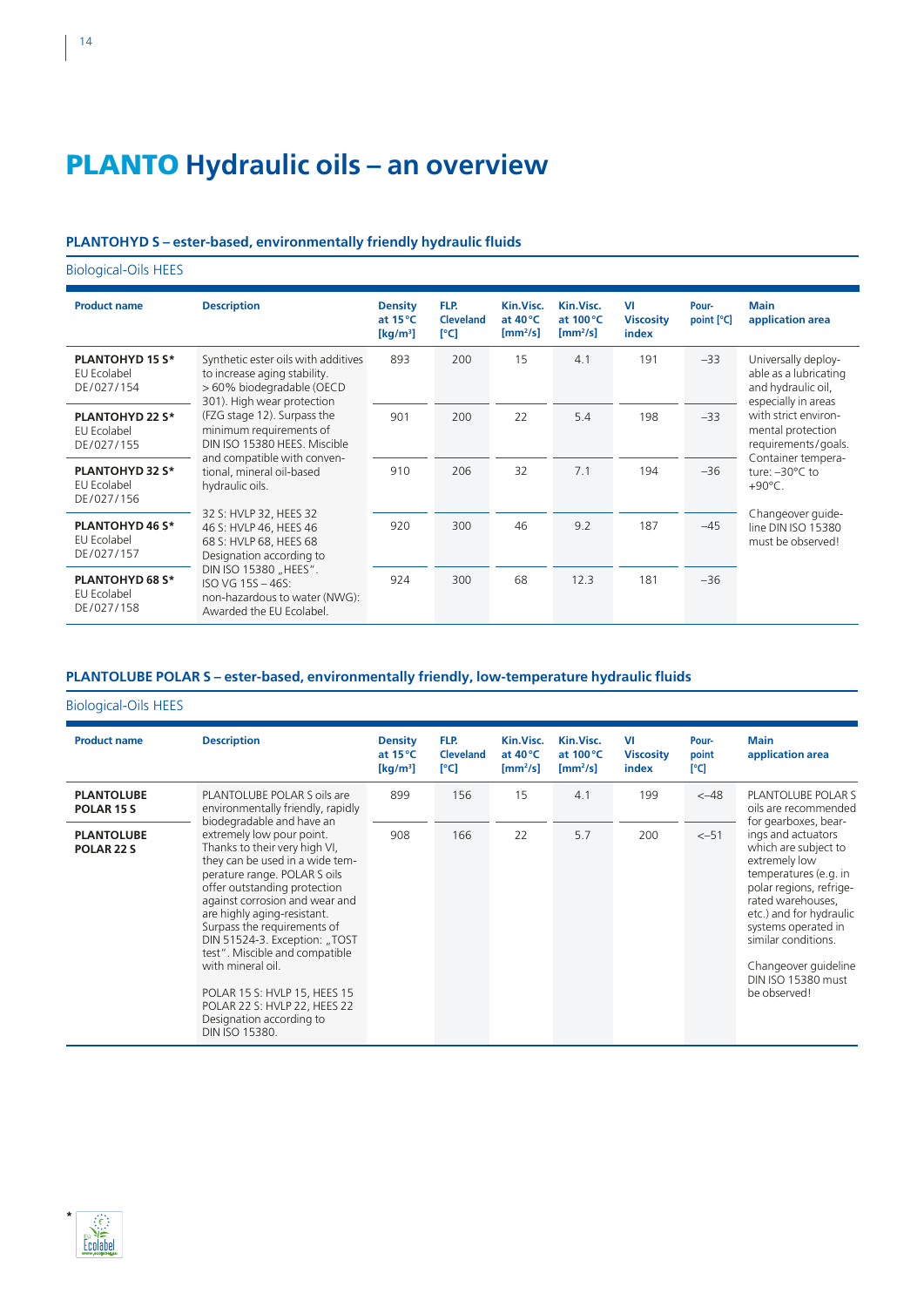### **PLANTOHYD N – vegetable oil-based, environmentally friendly hydraulic fluid**

Biological-Oils HETG

| <b>Product name</b>                                    | <b>Description</b>                                                                                                                                                                                                                                                                                                                                                                                                                                                  | <b>Density</b><br>at $15^{\circ}$ C<br>$\left[\mathrm{kg/m^3}\right]$ | FLP.<br><b>Cleveland</b><br>[°C] | Kin.Visc.<br>at $40^{\circ}$ C<br>$\left[\text{mm}^2/\text{s}\right]$ | Kin.Visc.<br>at $100^{\circ}$ C<br>$\left[\text{mm}^2/\text{s}\right]$ | <b>VI</b><br><b>Viscosity</b><br>index | Pour-<br>point<br>[°C] | <b>Main</b><br>application area                                                                                                                                                                        |
|--------------------------------------------------------|---------------------------------------------------------------------------------------------------------------------------------------------------------------------------------------------------------------------------------------------------------------------------------------------------------------------------------------------------------------------------------------------------------------------------------------------------------------------|-----------------------------------------------------------------------|----------------------------------|-----------------------------------------------------------------------|------------------------------------------------------------------------|----------------------------------------|------------------------|--------------------------------------------------------------------------------------------------------------------------------------------------------------------------------------------------------|
| <b>PLANTOHYD</b><br>40 N*<br>EU Ecolabel<br>DE/027/159 | Vegetable oil-based hydraulic<br>oils with additives to increase oxi-<br>dation and aging stability.<br>> 60% biodegradable (OECD<br>301). High wear protection (FZG<br>stage 12). Surpass the minimum<br>requirements of DIN 51524-3<br>HVLP. Exception: DIN 51587<br>"TOST" test. Miscible with con-<br>ventional, mineral oil-based<br>hydraulic oils.<br>46 N: HVLP 46, HETG 46<br>Designation according to<br>DIN ISO 15380: HETG.<br>Awarded the EU Ecolabel. | 922                                                                   | 300                              | 42                                                                    | 9.3                                                                    | 215                                    | $-39$                  | Universally deployable in<br>hydraulic systems from<br>$-27^{\circ}$ C to +70 $^{\circ}$ C (container<br>temperature).<br>The changeover guidelines<br>according to DIN ISO 15380<br>must be observed. |

### **PLANTOSYN HVI und PLANTOSYN 3268 – products in line with the latest requirements of the EU Ecolabel**

### Biological-Oils HEES

| <b>Product name</b>                                             | <b>Description</b>                                                                                                                                                                                                                                                                                                                                                                                                                                       | <b>Density</b><br>at $15^{\circ}$ C<br>$\left[\mathrm{kg/m^3}\right]$ | FLP.<br><b>Cleveland</b><br>[°C] | Kin.Visc.<br>at 40°C<br>$[mm^2/s]$ | Kin.Visc.<br>at 100 °C<br>$[mm^2/s]$ | VI<br><b>Viscosity</b><br>index | Pour-<br>point<br>[°C] | <b>Main</b><br>application area                                                                                                                                                                             |                                                                                                                                                          |
|-----------------------------------------------------------------|----------------------------------------------------------------------------------------------------------------------------------------------------------------------------------------------------------------------------------------------------------------------------------------------------------------------------------------------------------------------------------------------------------------------------------------------------------|-----------------------------------------------------------------------|----------------------------------|------------------------------------|--------------------------------------|---------------------------------|------------------------|-------------------------------------------------------------------------------------------------------------------------------------------------------------------------------------------------------------|----------------------------------------------------------------------------------------------------------------------------------------------------------|
| <b>PLANTOSYN</b><br>32 HVI*<br><b>EU Ecolabel</b><br>DE/027/104 | Environmentally friendly hy-<br>draulic and circulating oils based<br>on synthetic saturated esters.<br>> 60% rapidly biodegradable<br>according to OECD 301 B; high<br>degree of wear protection, good<br>seal and non-ferrous metal<br>compatibility, excellent oxidation<br>stability. Fulfills the minimum<br>requirements of HEES hydraulic<br>oils according to DIN ISO 15380<br>and HVLP according to<br>DIN 51524-3.<br>Awarded the EU Ecolabel. | 915                                                                   | 220                              | 32                                 | 6.2                                  | 148                             | $-46$                  | Universally deployable in all<br>mobile and stationary<br>hydraulic systems for which<br>the use of a rapidly biode-<br>gradable HEES hydraulic oil                                                         |                                                                                                                                                          |
| <b>PLANTOSYN</b><br>46 HVI*<br>EU Ecolabel<br>DE/027/105        |                                                                                                                                                                                                                                                                                                                                                                                                                                                          |                                                                       | 913                              | 280                                | 46                                   | 8.2                             | 150                    | $-36$                                                                                                                                                                                                       | according to DIN ISO 15380<br>is recommended (e.g. in agri-<br>culture and forestry). Can be<br>used where unsaturated,<br>synthetic esters have failed. |
| <b>PLANTOSYN</b><br>68 HVI*<br><b>EU Ecolabel</b><br>DE/027/106 |                                                                                                                                                                                                                                                                                                                                                                                                                                                          | 916                                                                   | 280                              | 68                                 | 10.6                                 | 143                             | $-27$                  | Extension of changing inter-<br>vals possible.<br>Container temperature:<br>-30°C to 100°C.<br>Observe DIN ISO 15380<br>when making changeovers.<br>Approvals:<br>MANNESMANN, REXROTH                       |                                                                                                                                                          |
| <b>PLANTOSYN</b><br>3268*<br><b>EU Ecolabel</b><br>DE/027/149   | Environmentally friendly, high<br>temperature-stable HVI multigra-<br>de hydraulic oil based on fully<br>saturated, synthetic ester (HEES),<br>surpasses DIN ISO 15380, > 60%<br>rapidly biodegradable according<br>to OECD 301 B.<br>Awarded the EU Ecolabel.                                                                                                                                                                                           | 913                                                                   | 280                              | 46                                 | 8.2                                  | 150                             | $-36$                  | und SUNDSTRAND.<br><b>FUCHS</b> recommendations:<br>BOSCH REXROTH AG, CAT<br>BF-1, KRAMER ALLRAD,<br>PALFINGER, SAUER DANFOS,<br>TIMBERJACK, VALMET/<br>KOMATSU FOREST, PONSSE<br>Approvals:<br>FENDT, O&K, |                                                                                                                                                          |
| <b>PLANTOSYN</b><br>3268 ECO*<br>EU Ecolabel<br>DE/027/160      | Environmentally friendly, univer-<br>sally deployable HVI multigrade<br>hydraulic oil based on synthetic<br>esters (HEES), $> 60\%$ rapidly<br>biodegradable according to<br>OECD 301 B.<br>Awarded the EU Ecolabel.                                                                                                                                                                                                                                     | 920                                                                   | 300                              | 47                                 | 9.5                                  | 191                             | $-45$                  | Approvals:<br>FENDT KDM                                                                                                                                                                                     |                                                                                                                                                          |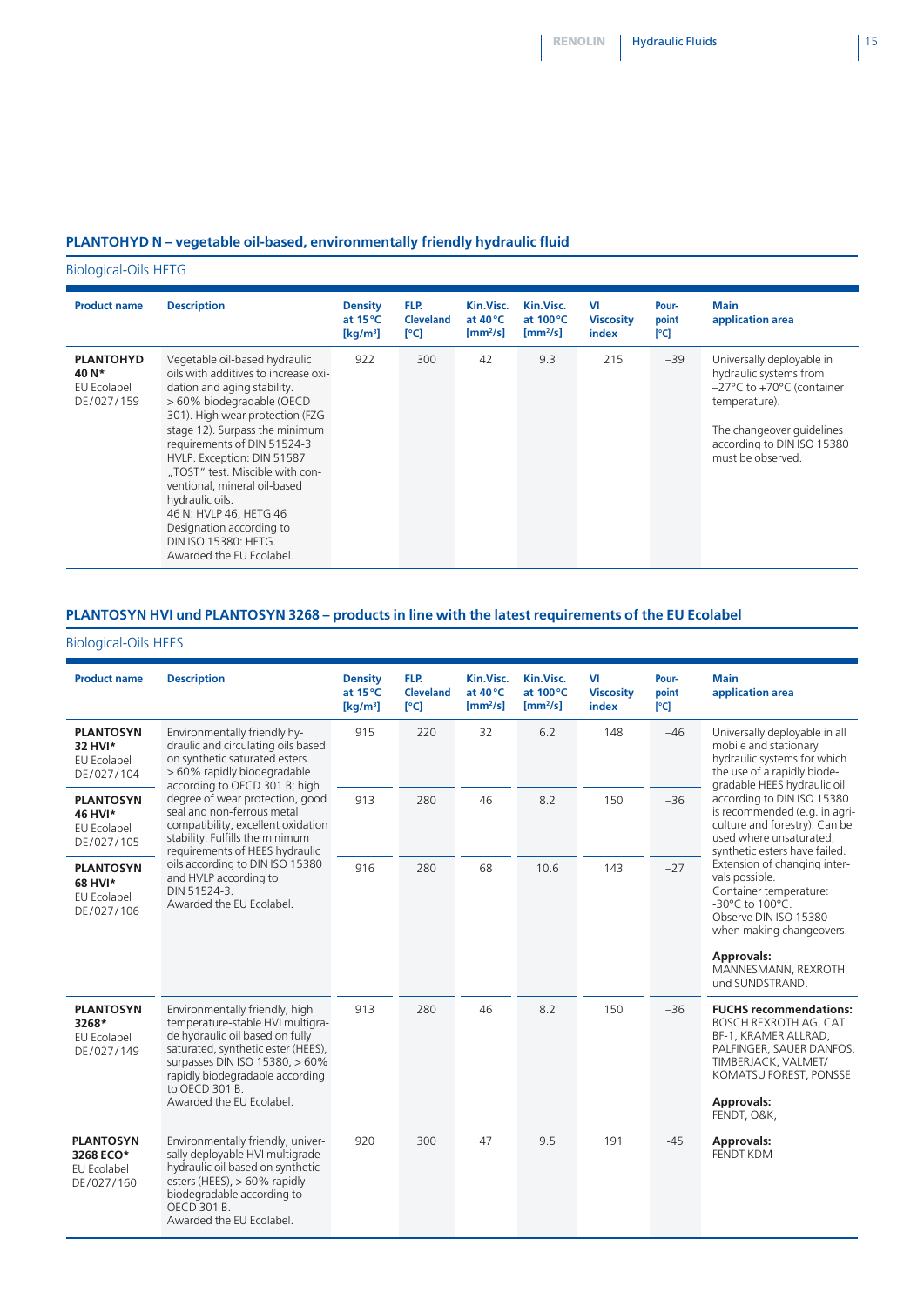### **Further specialties**

#### **RENOLIN UNISYN OL-series**

Fully synthetic compressor and hydraulic oils based on PAO (polyalphaolefines) with excellent hydraulic performance. Multigrade characteristics, high natural VI (shear-stable), outstanding low-temperature properties, good aging stability, good wear protection.

#### **RENOLIN LIFT-series**

Friction-reducing fluids. Mineral-based hydraulic oils containing special additives to avoid stickslip. Low coefficients of friction, good detergency, good dirt holding capacity.

#### **RENOLIN DO 22 HV**

Special hydraulic oil based on selected base oils with extremely high viscosity index (VI = 359). RENOLIN DO 22 HV reduced friction, has excellent lowtemperature behavior and high aging stability.

#### **RENOLIN HLP 46 ALU**

Special, synthetic hydraulic oil with excellent aluminium compatibility. Non-staining oil, good wear protection, good aging stability.

#### **RENOLIN MRX-series**

Cleaning and anticorrosion oils. Special hydraulic oils with improved cleaning and anticorrosive properties.

#### **HYDROTHERM 46 M**

Fire-resistant, water-glycol, type HFC hydraulic oil. Conforms to the requirements of the 7th Luxembourg Report. Excellent corrosion and wear protection. BOSCH REXROTH approved for high-pressure applications (flushing and preserving oil – Hydrotherm PK).

#### **HYDROTHERM 68 LW**

Fire-resistant hydraulic oil, type HFCE – water/glycol – conforms to the requirements of the 7th Luxembourg Report. Approved by DSK – Deutsche Steinkohle AG, higher temperature stability than HFC oils, good AW/EP wear protection (FZG failure load stage > 12), water content approx.  $20\%$  = HFCE.

#### **RENOSAFE DU 46**

Fire-resistant, water-free hydraulic oil. Type HFDU, polyol ester, suitable for use in VOITH converters.

#### **PLANTOFLUX AT-S-series**

Fire-resistant, water-free hydraulic oils. Type HFDU, polyol ester, rapidly biodegradable, Factory Mutual Approved (USA). Conforms to the requirements of the 7th Luxembourg Report.

#### **RENOSAFE FIRE PROTECT**

Fire-resistant, water-free hydraulic oil. Type HFDU, rapidly biodegradable. Conforms to the requirements of the 7th Luxembourg Report. Fulfills and surpasses all requirements acc. to ISO 12922.

#### **RENOSAFE TURBO 46 DR**

Fire-resistant, water-free hydraulic oil. Type HFDR, phosphoric acid ester, hydrolytically stable. Control circuit fluid for steam and gas turbines.

#### **RENOLIN PENTOPOL**

Non-staining hydraulic oils to avoid stains in the alumnium industry.

**Note**

The information contained in this product information is based on the experience and know-how of FUCHS SCHMIERSTOFFE GMBH in the development and manufacturing of lubricants and represents the current state-of-the-art. The performance of our products can be influenced by a series of factors, especially the specific use, the method of application, the operational environment, component pre-treatment, possible external contamination, etc. For this reason, universally-valid statements about the function of our products are not possible. Our products must not be used in aircrafts/spacecrafts or their components, unless such products are removed before the components are assembled into the aircraft / spacecraft. The information given in this product information represents general, non-binding guidelines. No warranty expressed or implied is given concerning the properties of the product or its suitability for any given application.

We therefore recommend that you consult a FUCHS SCHMIERSTOFFE GMBH application engineer to discuss application conditions and the performance criteria of the products before the product is used. It is the responsibility of the user to test the functional suitability of the product and to use it with the corresponding care.

Our products undergo continuous improvement. We therefore retain the right to change our product program, the products, and their manufacturing processes as well as all details of our product information sheets at any time and without warning, unless otherwise provided in customer-specific agreements. With the publication of this product information, all previous editions cease to be valid.

Any form of reproduction requires express prior written permission from FUCHS SCHMIERSTOFFE GMBH.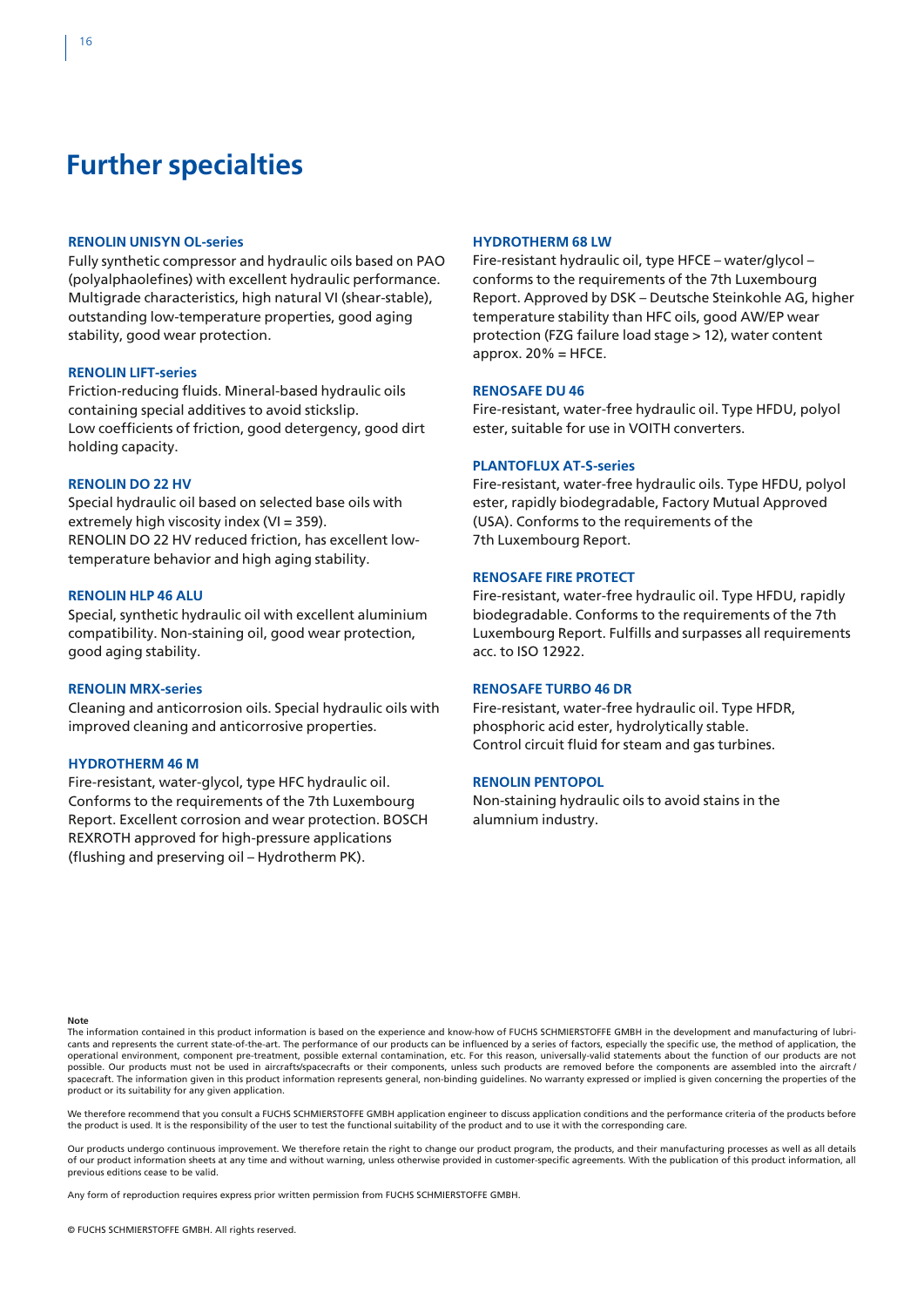

# **Viscosity-temperature diagram.**